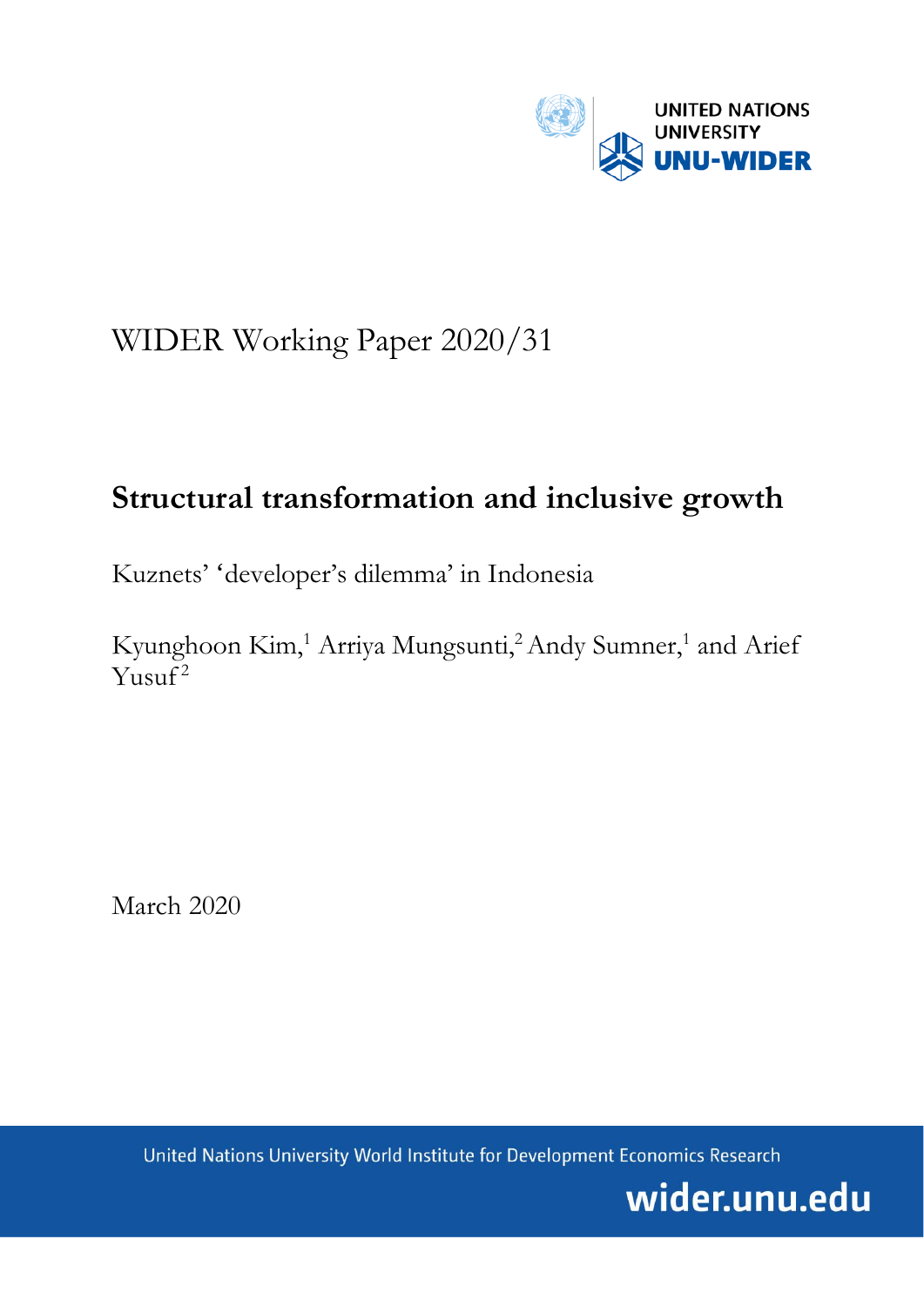**Abstract:** We focus on special characteristics of the manufacturing sector, in terms of employment generation and productivity growth, that enable the rapid, resilient economic catch-up of developing countries. We consider the 'developer's dilemma' and the relationship between manufacturing value added or employment shares and trends in income inequality. In Indonesia, structural transformation was growth-enhancing and economic growth inclusive during the decades before the 1997–98 Asian financial crisis. Since then, structural transformation has become notably less growth-enhancing and inclusive growth outcomes have been mixed. Indonesia's structural transformation pattern has shifted, from 'upgrading industrialization' before the crisis to 'stalled industrialization' afterwards. Both periods saw weak Kuznetsian tension, but patterns of structural transformation and inclusive growth beforehand were more 'benign' than patterns after the crisis. The government has adopted diverse social policy programmes and industrial policies to tackle these twin development challenges. We discuss changes in the political economy of development policy-making since the crisis.

**Key words:** structural transformation, inclusive growth, Indonesia, industrial policy, social assistance

#### **JEL classification:** D63, I32, O14, O25

**Acknowledgements:** We thank the participants in the 'WIDER Development Conference— Transforming Economies' organized by UNU-WIDER in Bangkok in September 2019, for providing valuable comments on an earlier draft. We also appreciate Kunal Sen's detailed suggestions on this paper.

Information and requests: publications@wider.unu.edu

ISSN 1798-7237 ISBN 978-92-9256-788-0

<https://doi.org/10.35188/UNU-WIDER/2020/788-0>

Typescript prepared by Luke Finley.

The Institute is funded through income from an endowment fund with additional contributions to its work programme from Finland, Sweden, and the United Kingdom as well as earmarked contributions for specific projects from a variety of donors.

Katajanokanlaituri 6 B, 00160 Helsinki, Finland

The views expressed in this paper are those of the author(s), and do not necessarily reflect the views of the Institute or the United Nations University, nor the programme/project donors.

<sup>1</sup> Department of International Development, King's College London, London, UK; 2 Department of Economics, Padjadjaran University, Bandung, Indonesia. Corresponding author[: kyunghoon.kim@kcl.ac.uk.](mailto:kyunghoon.kim@kcl.ac.uk)

This study has been prepared within the UNU-WIDER project Developer's dilemma – [structural transformation, inequality](https://www.wider.unu.edu/node/237411)  [dynamics, and inclusive growth.](https://www.wider.unu.edu/node/237411)

Copyright © UNU-WIDER 2020

The United Nations University World Institute for Development Economics Research provides economic analysis and policy advice with the aim of promoting sustainable and equitable development. The Institute began operations in 1985 in Helsinki, Finland, as the first research and training centre of the United Nations University. Today it is a unique blend of think tank, research institute, and UN agency—providing a range of services from policy advice to governments as well as freely available original research.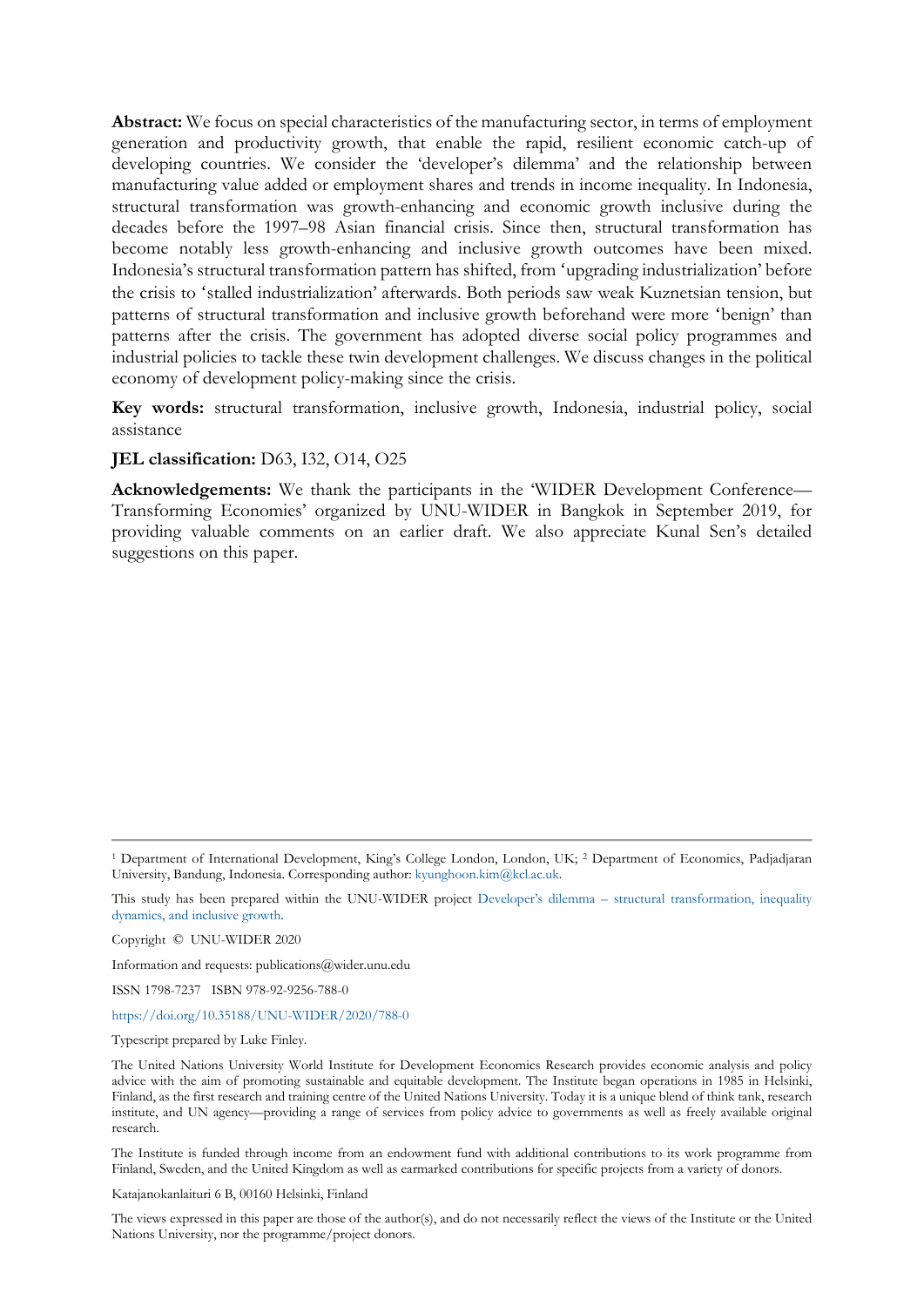#### **1 Introduction**

In this paper we focus on the 'developer's dilemma'—the distributional tension between structural transformation and inequality that Kuznets (1955) hypothesized—in Indonesia. We analyse how the quality of structural transformation and inclusive growth has evolved over time. We are particularly interested in how the manufacturing sector's role changed between the 1960s and the 2000s, and we relate the patterns of structural transformation to trends in poverty and inequality. While Indonesia experienced weak Kuznetsian tension during the periods both before and after the 1997–98 Asian financial crisis, there were notable differences in the economic outcomes in these periods. An important factor that can explain this economic growth differential is the performance of the manufacturing sector. This paper demonstrates that the concurrent expansion of the manufacturing sector's value added and employment shares, or 'upgrading industrialization', stimulated economic growth before the crisis, but that Indonesia experienced 'stalled industrialization' after the crisis.

The paper focuses on the trends of structural transformation and inclusive growth from a historical perspective. A country's overall economic performance depends on the patterns and characteristics of structural transformation, which we define as the changes in an economy's value added, employment, and trade composition (McMillan et al. 2014; Sen 2019). We are particularly interested in the central role that the manufacturing sector plays in structural transformation and inclusive growth. We focus on manufacturing because of the sector's special characteristics in terms of employment generation and productivity growth that enable the rapid and resilient economic catch-up of developing countries. We define inclusive growth as economic growth that benefits a broad section of the population, and particularly the poorer groups (Sen 2014). While these benefits can be identified using diverse measures, this paper uses monetary poverty and inequality data to assess inclusive growth. It also examines changes in formal and informal employment composition as a key link between structural transformation and inclusive growth. It then focuses on the policies that the Indonesian government has implemented to solve the challenges related to structural transformation and inclusive growth over the past decade, when the government began to adopt policies to deal with the effects of the end of the commodity boom, and of slowing economic growth and poverty reduction. We provide a comparative analysis with the period before the Asian financial crisis, with a focus on the changes in the political economy.

Indonesia's economic history in the past half century can be split into the periods before and after the 1997–98 Asian financial crisis. Prior to the crisis, there were some two decades of growth, with impressive performance in terms of structural transformation and inclusive growth. During this period, the modern (non-agricultural) sector expanded rapidly while the agricultural sector's relative position shrank. Indonesia also experienced a notable decline in poverty. Since the crisis, however, manufacturing-led structural transformation has stalled and performance in inclusive growth has been more mixed, even though growth has been reasonable and stable. Between 2000 and 2017, Indonesia's GDP grew by 5.4 per cent per annum and GDP per capita grew by 3.9 per cent per annum. Compared with the oil boom-and-bust of the 1970s and 1980s and the chaotic economic and political events at the end of the 1990s, this recent period was characterized by stability. Compared with other developing countries, the stability in Indonesia's economic growth, measured as standard deviation of the annual economic growth rate in Figure 1, has been outstanding. Moreover, various social indicators, ranging from monetary poverty rates to health and education provision, have improved, although inequality has increased. Despite these achievements, further economic advancement is required in order to raise the living standards of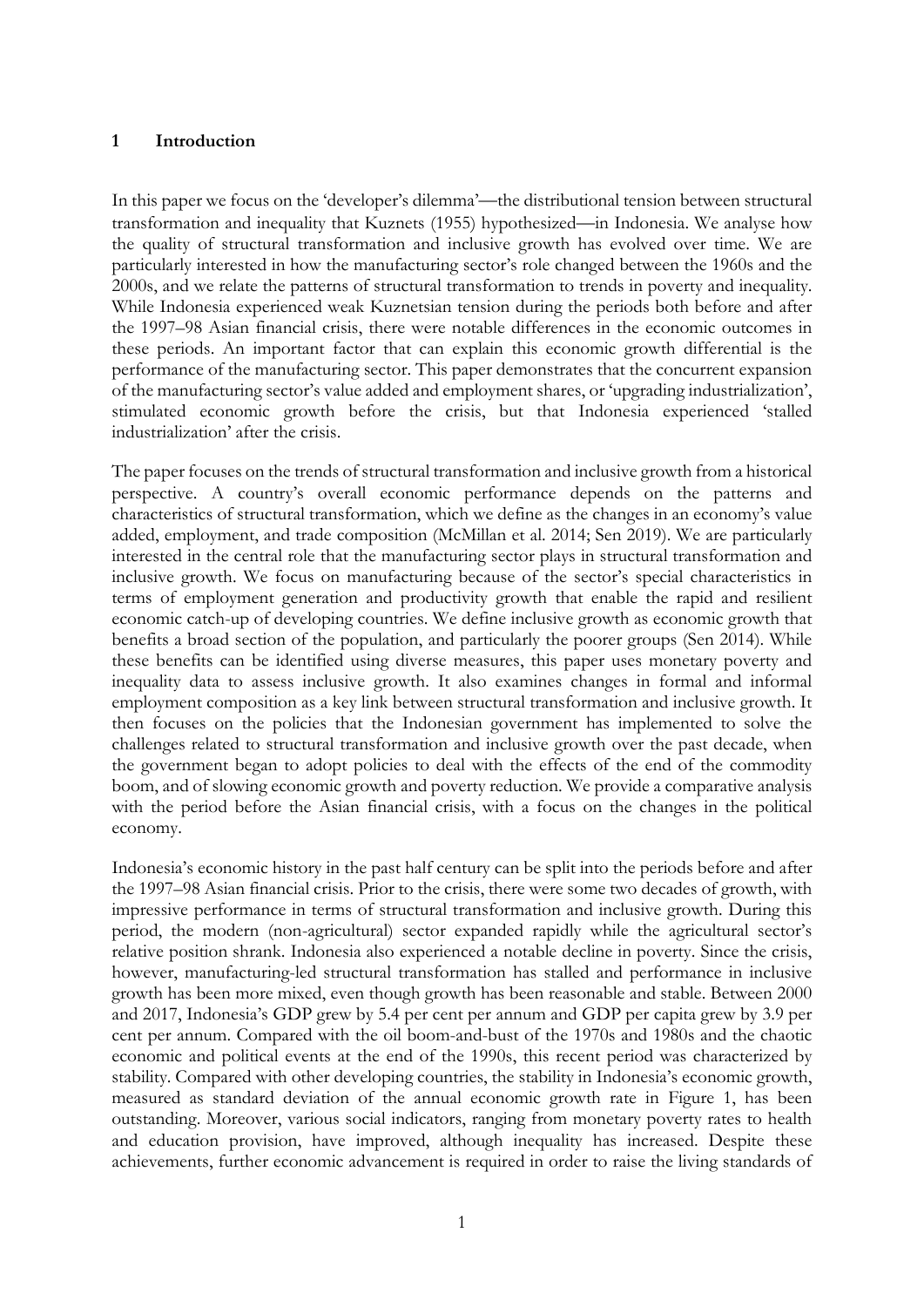those left behind. Yet the Indonesian economy is struggling to accelerate economic growth, as its structural transformation has been less dynamic compared with the period before the crisis.

Figure 1: GDP growth rate and standard deviation of GDP growth rate, major emerging and developing countries



Standard deviation of GDP growth rate, 2000–17

Notes: (i) 100 largest emerging and developing countries in terms of GDP in 2017; no data for Afghanistan or Venezuela; Equatorial Guinea, Iraq, and Libya are not shown in the graph. (ii) Dotted lines show the averages of each variable.

Source: authors' illustration based on IMF (2019).

Indonesia had GDP per capita that was 68 per cent greater than that of China in 1997. However, in 2017, Indonesia's GDP per capita was equivalent to just 45 per cent of China's GDP per capita. The problem is not that structural transformation has not been advancing but that it has become less growth-enhancing. Since the late 1990s, the agricultural shares in both value added and employment have continued to shrink, while the expanding economic sectors have largely been services with relatively low productivity. This pattern contrasts with the structural transformation that Indonesia experienced over the decades before the Asian financial crisis. During this previous period, manufacturing was an important driver of structural transformation, while some services sectors also experienced notable growth in relative productivity. In future, structural transformation that looks different to the recent pattern is required in order to achieve more dynamic economic development.

Although inequality has consistently risen since the end of the 1990s, poverty rates have declined at a reasonable pace using the national poverty line, which is close to the US\$1.90-per-day global line. In other words, structural transformation has lost dynamism compared with the past, yet it has produced sufficient economic growth to bring down the extreme poverty rate at least. That said, a large proportion of the population is not that far from this line and would potentially be at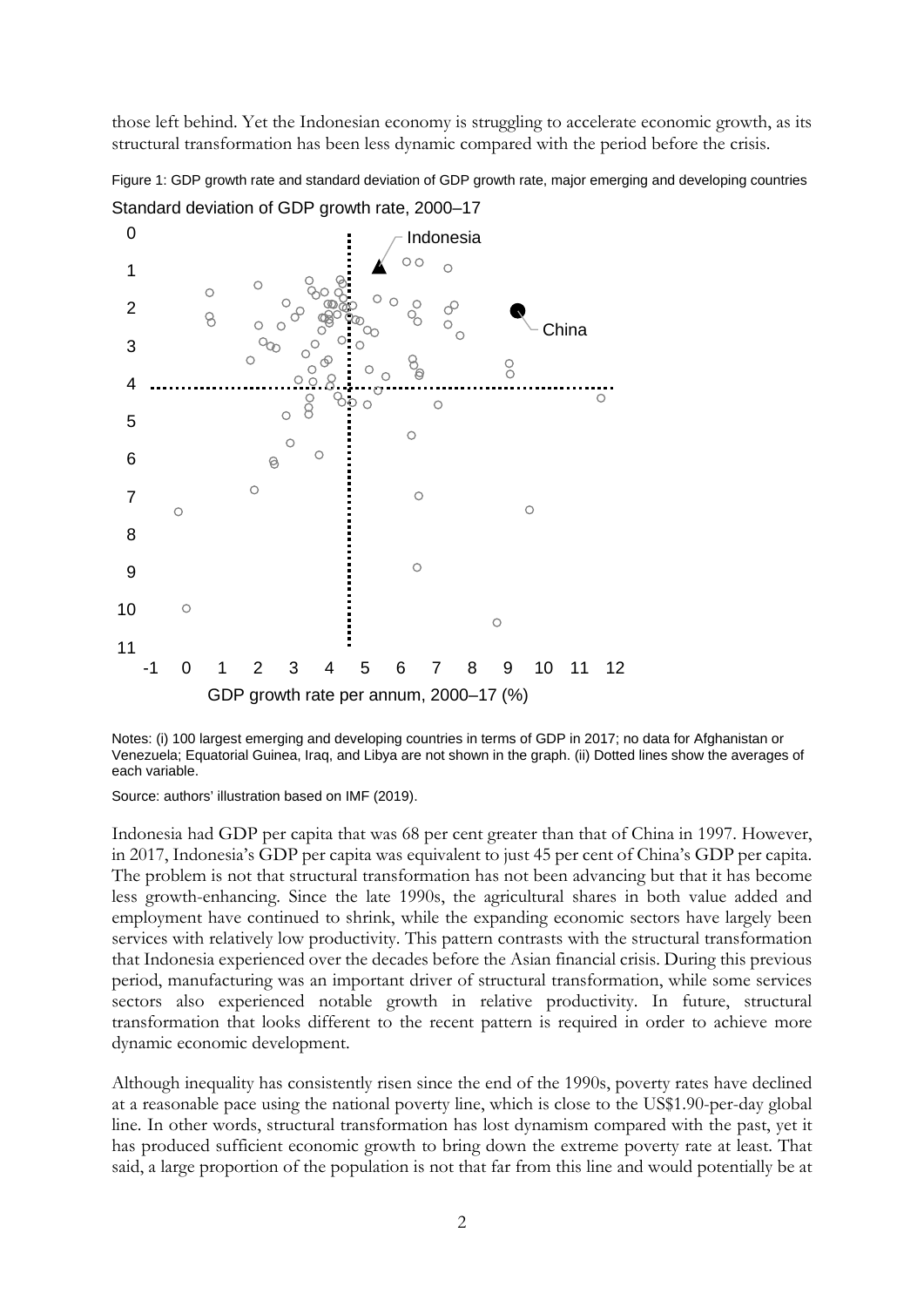risk if there were an economic shock. Also, if Indonesia continues to depend on lower-productivity sectors to drive structural transformation, and records medium-paced economic growth, then the country is expected to struggle to reduce poverty measured at higher thresholds. Moreover, high levels of inequality will make poverty reduction more difficult at any rate of economic growth.

The government has been expanding social assistance programmes to support the poor and deal with the rising inequality. More recently, it has also started to adopt 'new developmentalist' policies that involve non-tariff barriers and state-owned entities (Kim, 2019a). Yet Indonesia's development spending remains low and fragmented due to strong competition over limited fiscal resources (World Bank 2018). To solve an array of development challenges, the Indonesian government needs much larger government revenues given the institutionalized limits on discretionary spending.

This paper is structured as follows. Section 2 provides an overview of the developer's dilemma in Indonesia by analysing the patterns of structural transformation and inclusive growth. This section describes the key trends of the manufacturing sector and income inequality during the selected periods from the viewpoint of the Kuznetsian tension. Section 3 provides a historical narrative of Indonesia's economic performance before 1960—the period prior to Indonesia's modern structural transformation taking off. On the inclusivity front, the Indonesian economy experienced high levels of inequality along various dimensions during this period. Section 4 shifts the focus to the period between 1960 and 2010. It analyses the changing sectoral drivers of Indonesia's structural transformation and the poverty and inequality trends over time. This section finds that while Indonesia experienced 'upgrading industrialization' for most of the period before the Asian financial crisis, 'stalled industrialization' has been the major trend since the late 1990s, along with rising inequality. Section 5 finds that the combination of 'stalled industrialization' and rising inequality continued during the 2010s. It also analyses the policies adopted to fix the recent patterns of structural transformation and inclusive growth, and provides a comparison between the political economic environments in which the government pursued activist policies before and after the Asian financial crisis. Furthermore, this section highlights some of the key issues that could shape the future patterns of structural transformation and inclusive growth. The last section concludes.

## **2 The developer's dilemma in Indonesia: an overview**

Before a detailed historical narrative is discussed in the later sections of this paper, this section provides key evidence which shows Indonesia's twin development challenges of weakening structural transformation and inclusive growth. When we talk of the developer's dilemma, we can think about the changes in manufacturing value added or employment shares and trends in income inequality, and their relationship. Figure 2 plots gross income Gini coefficients against the manufacturing value added share in constant prices (Figure 2a) and the manufacturing employment share (Figure 2b). Figures 2a and 2b suggest that we can divide the period between the 1960s and the 2010s into three subperiods with distinctive patterns of manufacturing shares and inequality. The first period ('cliff 1') is between the mid-1960s and the mid-1970s, when Indonesia's manufacturing sector was at an infant stage and recorded limited expansion, with the manufacturing value added share hovering around 10 per cent. During this period, Indonesia's inequality rose rapidly. The second period ('downhill') is between the mid-1970s and the mid-1990s. The manufacturing sector's value added and employment shares expanded rapidly during these two decades. At the same time, Indonesia experienced a notable decline in inequality, with the Gini coefficient returning to a level similar to that of the mid-1960s. The last period ('cliff 2') includes the 2000s and the early 2010s. The trend in this third period is somewhat similar to that in the first period ('cliff 1'). The manufacturing value added and employment shares stagnated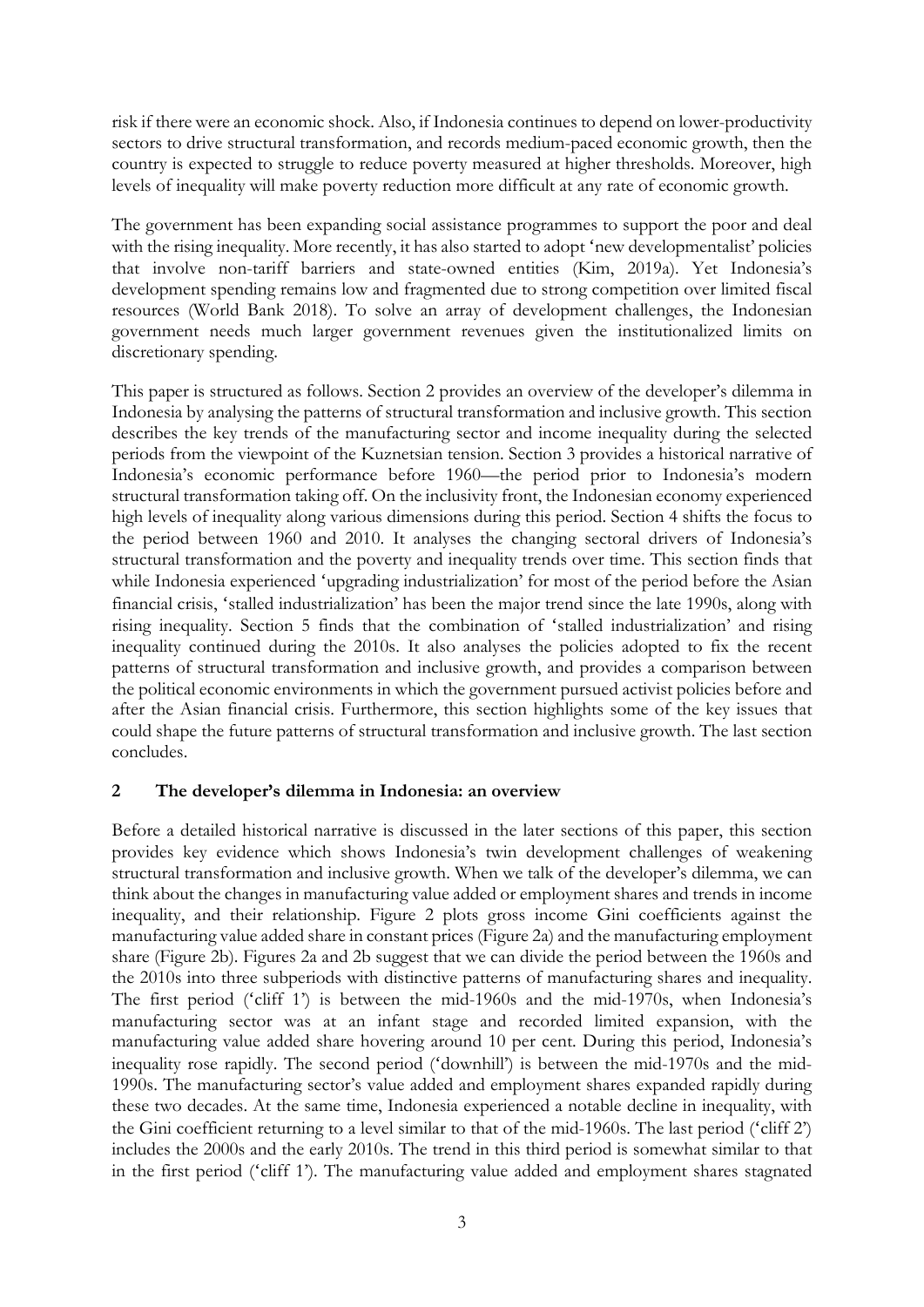during the first half of the 2000s and then declined slightly. During this period, inequality increased notably.





Notes: (i) The missing Gini coefficients were calculated using linear interpolation; see Figure 9 for the original data. (ii) Manufacturing value added and employment shares are five-year moving averages—for example, the figure for 1975 is an average of data for 1971–75; see Figures 4 and 5 for the original data.

Source: authors' calculations based on GGDC (Groningen Growth and Development Centre) 10-Sector Database Version 2015 (Timmer et al. 2015) and UNU-WIDER's World Income Inequality Database (WIID).

Analysing Indonesia's economic composition and inclusive growth, we do not find a period during which Indonesia experienced strong Kuznetsian tension, or a simultaneous increase in inequality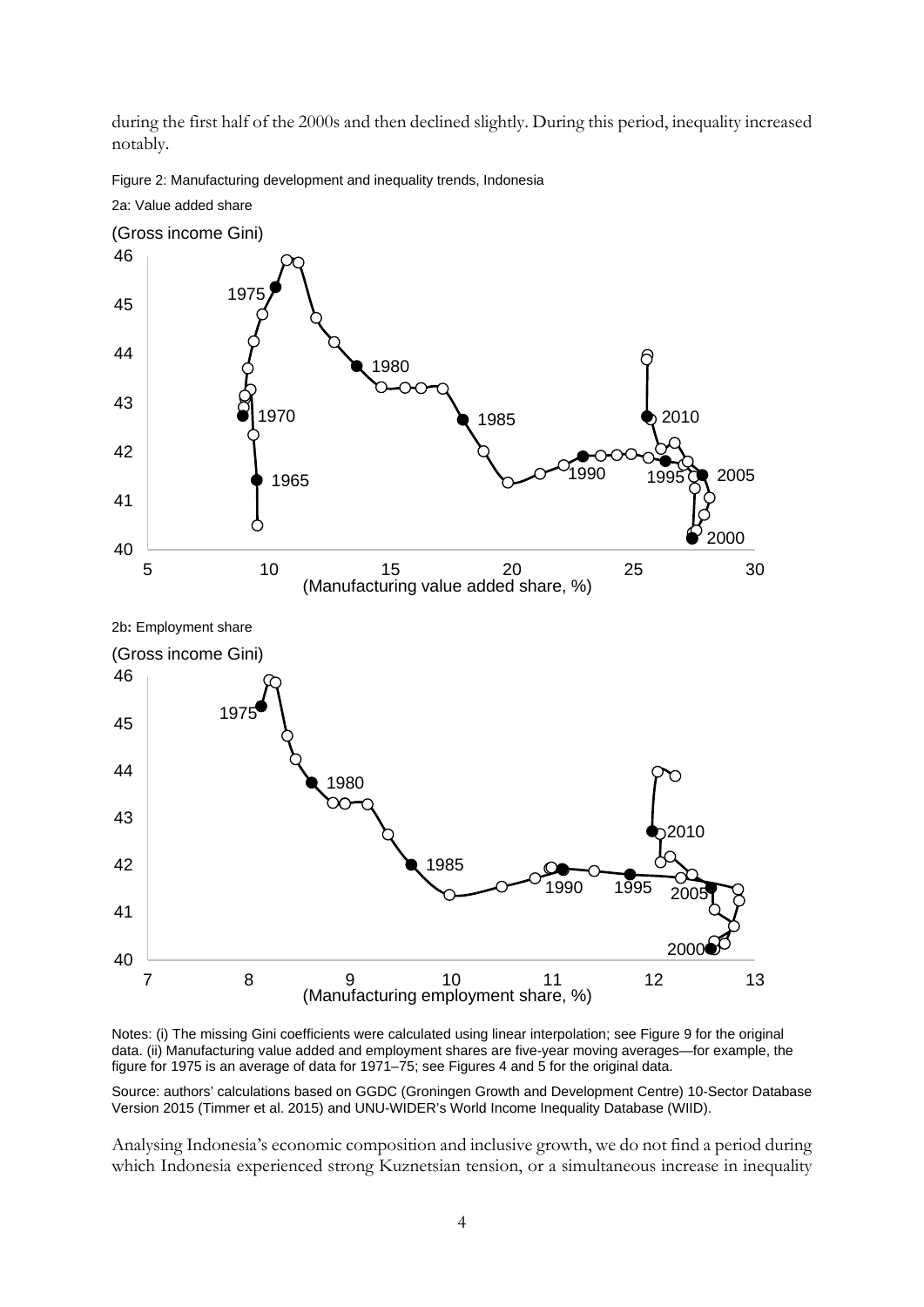and rapid growth-enhancing structural transformation (Figure 3). While Indonesia experienced weak Kuznetsian tension during the three periods, the outcomes were markedly different. During the second period ('downhill'), Indonesia went through strong growth-enhancing structural transformation with notable growth of the manufacturing value added and employment shares, or 'upgrading industrialization' (Kim and Sumner 2019). The economic situation was benign during this period, as the country experienced rapid GDP growth and improvement in living standards as well as a decline in income inequality. In comparison, Indonesia experienced weak growthenhancing structural transformation and a rise in inequality in the first and third periods ('cliff 1' and 'cliff 2') and therefore the situation was more adverse. During these two periods, Indonesia went through 'stalled industrialization' with limited change in the manufacturing value added and employment shares.

|                        | Kuznetsian tension:<br>Weak ('adverse')    | Kuznetsian tension:<br>Strong          |
|------------------------|--------------------------------------------|----------------------------------------|
| <b>Increasing</b>      | Period I<br>(1960s-mid-1970s)              |                                        |
| Inequality             | Period III<br>$(2000s-)$                   |                                        |
|                        | Kuznetsian tension:<br>Ambiguous           | Kuznetsian tension:<br>Weak ('benign') |
| Stable or<br>declining |                                            | Period II<br>(mid-1970s-mid-1990s)     |
|                        |                                            |                                        |
|                        | Weak                                       | <b>Strong</b>                          |
|                        | Growth-enhancing structural transformation |                                        |

Figure 3: Kuznetsian tension by period, Indonesia

Source: authors' illustration.

As in the third period, the combination of stagnating manufacturing shares and rising inequality is the twin challenge that Indonesia is currently facing. In light of these two grand development challenges, governments face a dilemma in setting priorities and allocating valuable public resources accordingly. The rest of this paper discusses the structural transformation and inclusive growth trends, the potential drivers, and the government's policies to solve development challenges.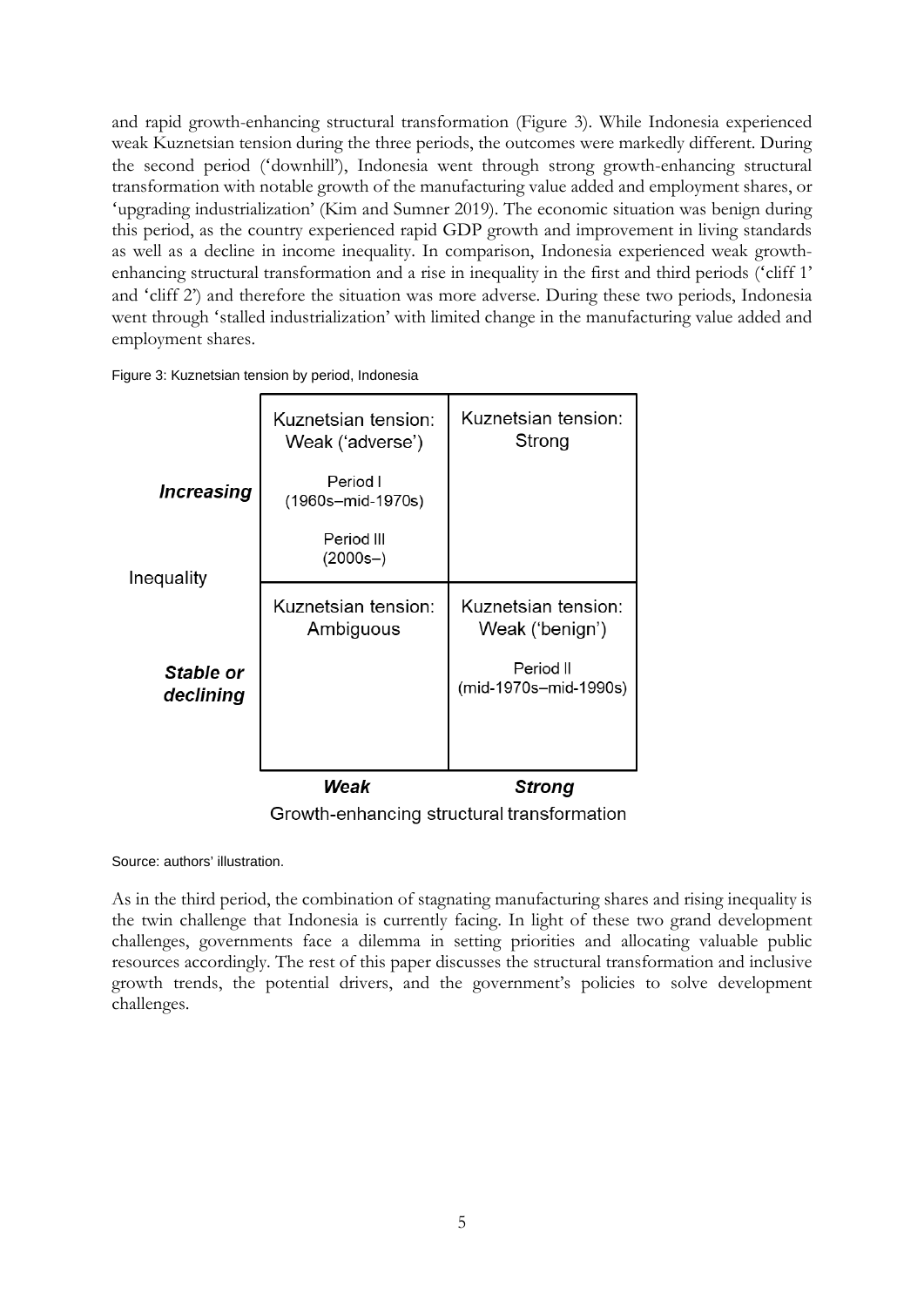### **3 Economic history up to circa 1960**

#### **3.1 Structural transformation: remaining static**

Between 1900 and 1960, Indonesia's structural transformation was driven by the oil and gas sector. Based on the estimated value added data in constant 2000 prices (Van der Eng 2010), the agricultural share declined gradually from 41.4 per cent in 1990 to 31.0 per cent in 1960, which translates into a decline of just 1.7 percentage points per decade. The industrial value added share expanded from 17.1 per cent to 30.3 per cent. This expansion was driven by the oil and gas sector, with its share increasing by more than 22 times from 0.8 per cent in 1900 to 17.6 per cent in 1960. The services value added share increased from 41.5 per cent in 1900 to 46.6 per cent in 1921. Then the share began to decline; it was recorded as 38.7 per cent in 1960. Overall, comparing the figures shows that there was not a significant change in the services share between 1900 and 1960.

During this period, Indonesia failed to achieve sustained industrialization or manufacturing-led structural transformation. Compared with the oil and gas sector, the change in manufacturing value added share was less unidirectional. It declined in the first quarter of the century from 9.0 per cent in 1900 to 6.2 per cent in 1928. Then, during the 1930s, the Dutch authorities encouraged largescale manufacturing development by imposing quotas on Japanese imports and devaluing the currency (Booth 2016: 23–24). Sizeable foreign investment entered Indonesia and supported the setting up of industrial plants in this period (Soehoed 1967: 67). Along with these measures, the manufacturing value added share expanded, reaching 9.1 per cent in 1941. After a sudden decline during the 1940s, the manufacturing value added share recovered from 7.8 per cent in 1950 to 9.4 per cent in 1957, and then fell back to 7.9 per cent in 1960. Soehoed (1967: 69–71) notes that the number of manufacturing firms increased notably in the second half of the 1950s with the state banks' provision of easy credit, but the actual production levels in most manufacturing subsectors did not match this rise, mainly because of scarce exchange allocation for importing raw materials and the government's deflationary measures. Overall, despite some spurts of industrialization, manufacturing remained small, with the share struggling to rise above 10 per cent between 1900 and 1960.

Comparing the 1930 and 1961 censuses, Jones (1966: 51–55) finds that there was limited labour shift from agricultural to non-agricultural sectors. The agriculture, forestry, and fishing sector's employment share did not change much, recorded at 73.9 per cent in 1930 and 73.3 per cent in 1961. The research suggests that the decline in the agricultural share may have been larger if one takes the methodological differences into account but, in any case, the decline would still be much smaller than that in other developing countries such as Malaya and Brazil. During this period, there were some notable changes within the non-agricultural sector. The industrial labour share declined significantly, with the manufacturing share declining from 11.5 per cent to 5.8 per cent and the mining share from 0.9 per cent to 0.3 per cent. More strikingly, the absolute number of workers in these two sectors also declined. The research suggests that the large decline in the manufacturing share may be due to a relative decline of labour-intensive manufacturing, capacity under-utilization, and inconsistency in data collection. During this period, the labour share of services (including utilities) expanded from 13.7 per cent to 18.8 per cent. The research suggests that this expansion is likely to have occurred among those employed in less-productive services, such as rickshaw drivers and petty clerks.

Because of the limited manufacturing development, Indonesia's exports consisted mainly of natural resources and were concentrated in a few commodities during the first half of the twentieth century (Thomas and Panglaykim 1966). Nine commodities accounted for 78.2 per cent of total exports in 1928 and 80.8 per cent in 1938. In 1928, the major export products were sugar (23.6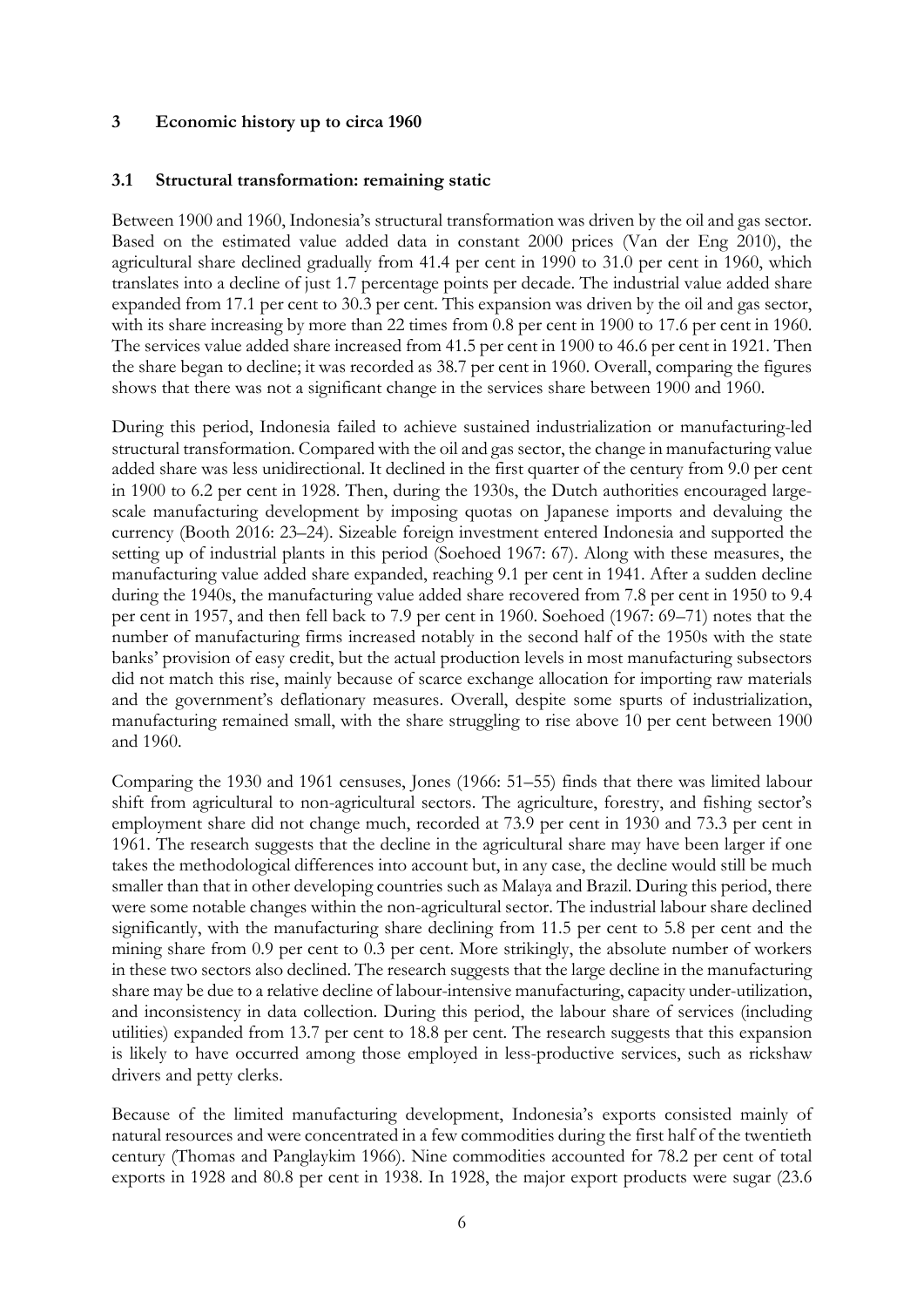per cent), rubber (17.6 per cent), and petroleum and petroleum products (7.2 per cent). Over the following decade, the importance of sugar exports weakened while that of oil exports strengthened. The major export products in 1938 were petroleum and petroleum products (24.9 per cent), rubber (19.9 per cent), and tea (8.6 per cent). Between 1950 and 1960, eight commodities continuously accounted for more than four-fifths of total exports, with their export share averaging 90 per cent. In 1950, rubber (42.8 per cent), petroleum and petroleum products (18.4 per cent), and copra (7.2 per cent) were the largest export products. The importance of oil exports increased rapidly in the mid-1950s, with the share of petroleum and petroleum products increasing to as high as 39.9 per cent in 1958. In 1960, rubber (44.8 per cent), petroleum and petroleum products (26.3 per cent), and tin (6.0 per cent) were the largest export products.

Soekarno, the war leader during the struggle for independence and Indonesia's first president, struggled to stimulate structural transformation during his two decades in power between the mid-1940s and mid-1960s. The president was preoccupied with dealing with internal political issues, namely the conflict between the communists and other political factions, even after he established an autocratic system in the late 1950s. The government pursued state-led development from the late 1950s onwards, after mass nationalization of Dutch companies, but the state enterprises were heavily used to serve the vested interests of the military and politico-bureaucrats. The government also lacked the additional capital necessary to spearhead structural transformation. During this period, private firms did not have the capacity to mobilize the resources needed to make meaningful investment in modern economic sectors and many struggled to survive as infrastructure remained weak and the government mismanaged the economy (Lindblad 2008: 177– 208; Robison 1986: 69–97). The inflation rate was recorded at 109 per cent in 1963 and 307 per cent in 1964, and reached 1,136 per cent in 1965.

Overall, structural transformation played a limited role in Indonesia's economic growth in the first 60 years of the twentieth century. The country continued to depend heavily on the natural commodity sector, and oil and gas in particular. Given the political and economic instability around 1960, it would have been difficult to imagine Indonesia joining the rank of Asia's rapidly growing economies in the near future.

# **3.2 Inclusive growth: slow progress**

Numerous indicators show that there was slow progress in raising living standards during the first half of the twentieth century. Comparing socioeconomic indicators for the 1930s and 1950s, Booth (2016: 52–55) demonstrates that life expectancy increased only slightly, from 35 years to 37.5 years, and suggests that living standards may have deteriorated by highlighting a decline in Indonesia's real GDP per capita, Java's basic foods consumption per capita, and Jakarta's real monthly food expenditure per capita.

During this period, the level of inequality was high in Indonesia. Using income taxation data, Leigh and Van der Eng (2009) offer an estimation of the top income shares between 1920 and 1939. They find that the income share of the richest 1 per cent increased from 11.8 per cent in 1921 to 16.6 per cent in 1930 and 21.5 per cent in 1934. This research suggests that the sudden jumps in inequality in the early 1920s and the early 1930s were partly due to the large falls in the price of agricultural export products, which caused a significant decline in the relative incomes of farm households. While the price movements of agricultural products hit many rural households, they had limited impact on non-farm salary earners. Towards the end of the 1930s, the income share of the richest 1 per cent fell slightly, to 19.9 per cent in 1939.

Van Leeuwen and Földvári (2016) confirm the high levels of inequality during the first half of the twentieth century. By estimating the expenditure Gini coefficients, this study finds that overall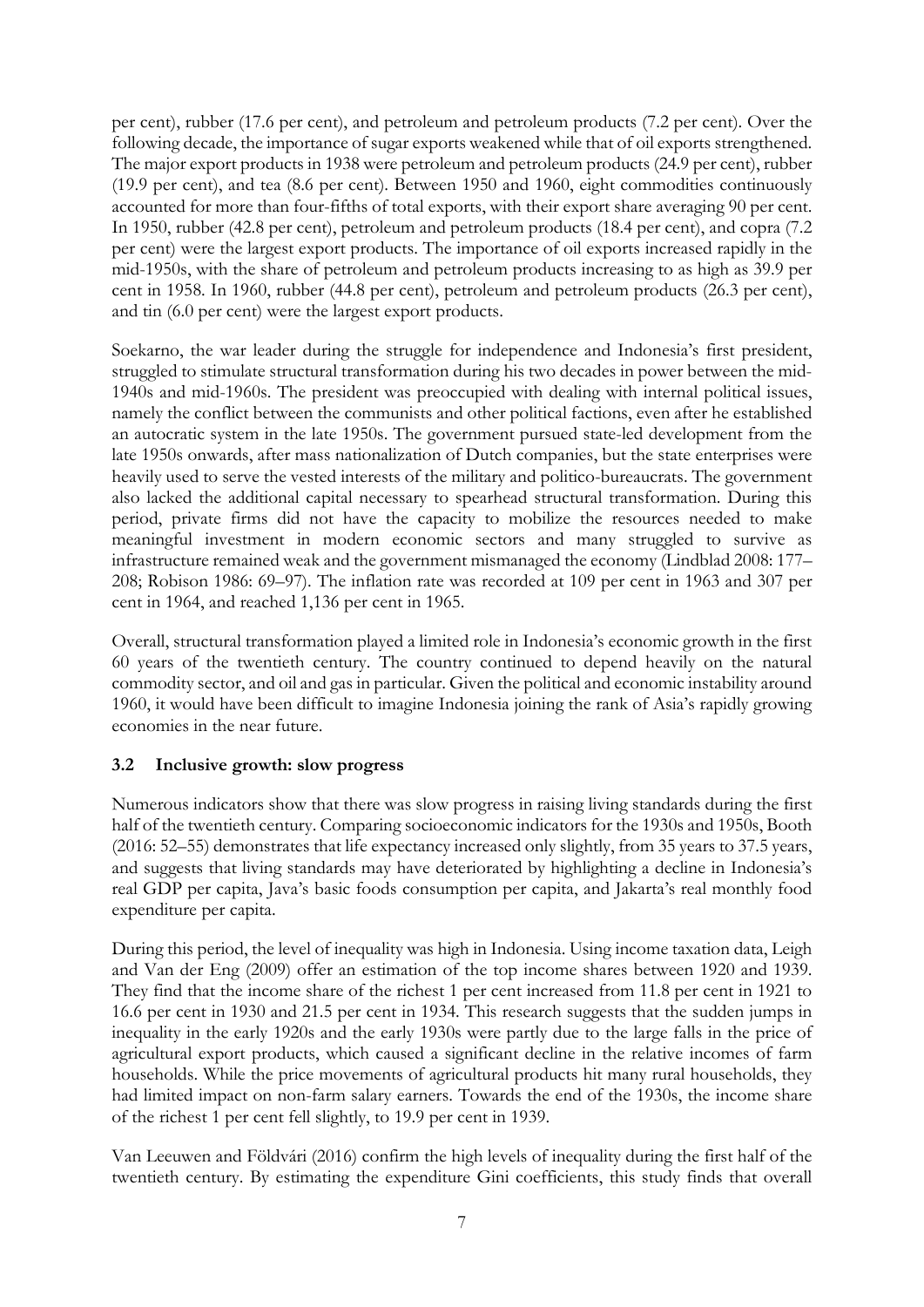inequality and rural–urban inequality rose rapidly between 1925 and 1932. It suggests that the rise in overall inequality is consistent with the hypothesis of Lindert and Williamson (2003). This hypothesis argues that the rise in inequality prior to the 1930s was due to changing characteristics within the agricultural sector, such as a shift in the sector's focus from the domestic market to exports, which led to a greater use of abundant land and therefore a rise in land rents relative to wages. After the fall in the price of commodity exports during the 1930s, Indonesia's expenditure Gini continued to rise, but this time the rise was caused by a decline in the income share of richer agricultural households relative to the urban sector. Indonesia's overall inequality then declined between 1942 and 1959, with the effects of the war and the withdrawal of the Netherlands being the potential drivers of this change. Despite a decline in expenditure Gini during this period, it continued to be high, recorded at 51 in 1959.

High levels of inequality were also apparent between businesses, and this type of inequality had ethnic dimensions. During the first decade after independence in 1945, the private indigenous capitalists struggled to compete against larger foreign firms and Chinese Indonesians. The government made efforts to foster the growth of indigenous firms, yet its preferential support measures were often insufficient and inconsistent. While siding with indigenous capitalists was important for maintaining political stability, the government continued to rely on foreign companies and Chinese Indonesians with capital and technology to sustain economic growth. This trend continued even during the period of strong economic nationalism and state-centred development between the late 1950s and the mid-1960s. While on the surface it was the conflict between the military and the communist party that was a primary cause in ending the Soekarno regime in 1967, the continuation of high levels of inequality and slow economic growth had gradually been weakening the regime's legitimacy over the two decades (Robison 1986: 36–98).

# **4 Economic development during circa 1960 to circa 2010**

## **4.1 Structural transformation: from industrialization to tertiarization**

The role of the manufacturing sector has transformed in Indonesia over the past five decades. This subsection first discusses Indonesia's industrialization before the Asian financial crisis. During this period of 'upgrading industrialization', the government policy focus shifted from import substitution during the 1970s and the early 1980s to export orientation during the late 1980s and the 1990s. The latter half of this subsection discusses how structural transformation became less growth-enhancing while Indonesia went through 'stalled industrialization' after the crisis.<sup>[1](#page-9-0)</sup>

The previous section demonstrated that Indonesia had not begun modern structural transformation during the first six decades of the twentieth century. During the following decade or so, the Indonesian economy continued to depend heavily on natural resources. When Soeharto took over the control of the country in the mid-1960s, Indonesia's economy was in a dire situation. Therefore, rather than searching for direct methods of stimulating structural transformation, the immediate goal of the new regime under Soeharto was to stabilize the macroeconomic conditions. The government succeeded in calming the economic situation in the second half of the 1960s after adopting liberalization measures and opening doors to foreign investors. Using the 10-Sector Database of the Groningen Growth and Development Centre (GGDC), Figure 4 shows that agriculture dominated the economy and occupied approximately 35 per cent of value added at constant 2005 prices during the 1960s (Timmer et al. 2015). Figure 4 shows that the mining sector

<span id="page-9-0"></span> $1$  This subsection builds on Section 3 of Kim et al. (2018).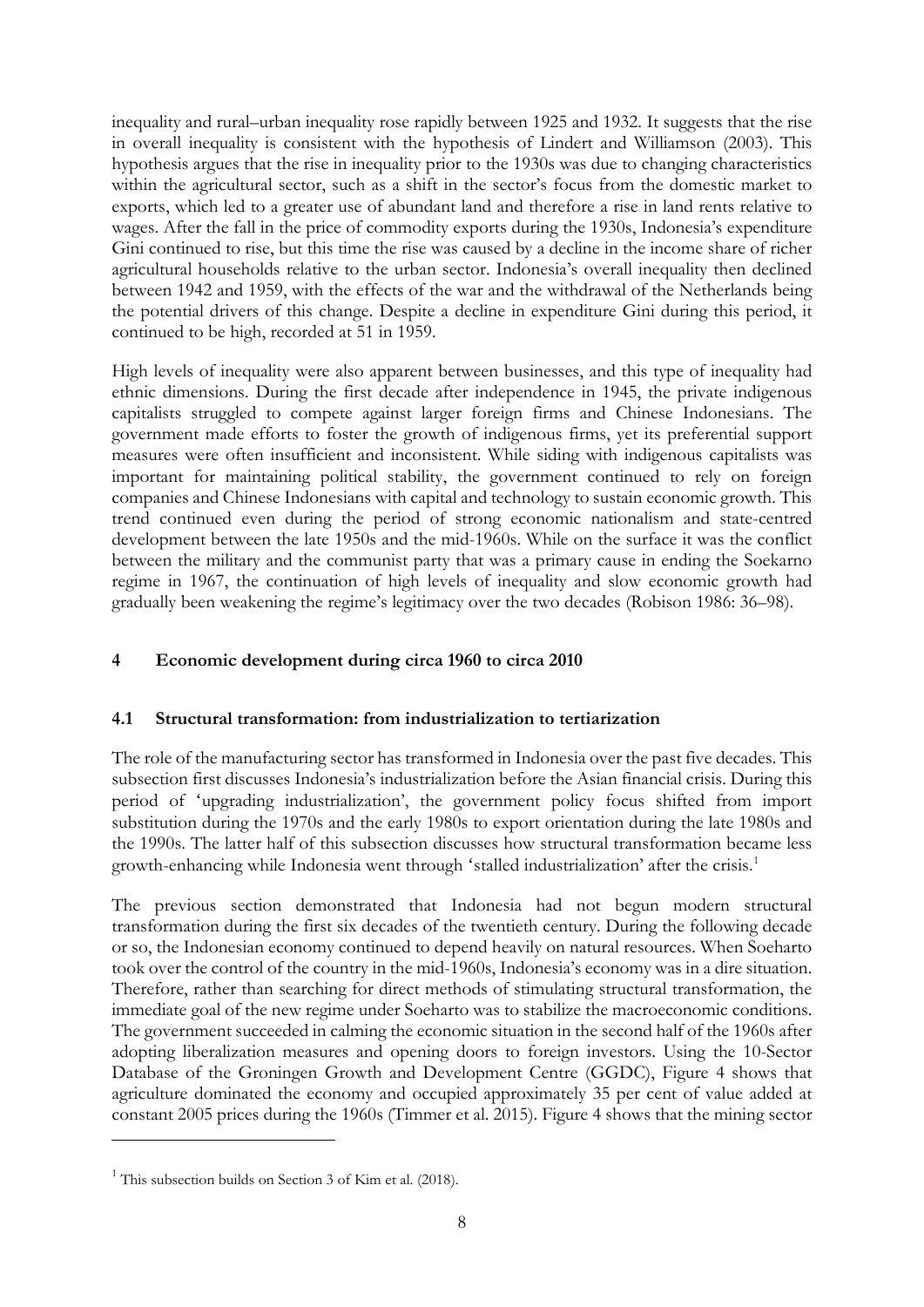accounted for approximately 20 per cent of value added during the 1960s and was boosted during the oil boom of the 1970s. The mining sector's share reached a peak of 34.0 per cent in 1973 and stayed above 30 per cent for most years during the 1970s. The merchandise exports–GDP ratio expanded rapidly from the early 1970s, and the share of fuel in total exports stayed above twothirds for most years during the 1970s. The manufacturing sector was still in its infancy, with a value added share in the range of 8.6–9.8 per cent in the 1960s. The World Bank (1981: 1) notes that 'in the late 1960s, the Indonesian manufacturing sector looked much the same as it had 30 years earlier, producing much the same goods, using much the same technology, and in some important cases, in exactly the same factories'. At this time, the future trajectory of structural transformation continued to remain uncertain.



Figure 4: Composition of value added (constant 2005 national prices), Indonesia

Notes: business services are financial intermediation, renting, business activities. Non-business services are (i) wholesale and retail trade, repair of motor vehicles, motorcycles, and personal and household goods, and hotels and restaurants; (b) transport storage, and communications; (c) public administration, defence, education, health, and social work; and (d) other community, social, and personal services activities and activities of private households.

Source: authors' illustration based on GGDC 10-Sector Database Version 2015 (Timmer et al. 2015).

Then, the value added shares of the agricultural sector and the mining sector began to decline from the late 1960s and the late 1970s respectively, and Indonesia's modern structural transformation began. Figure 4 shows that the growth of the manufacturing sector accelerated in the mid-1970s and contributed to the rapid economic development of the following two decades. The value added share of the manufacturing sector increased from 11.6 per cent in 1975 to 20.5 per cent in 1985 and 27.9 per cent in 1995. The rise in the manufacturing sector's employment share was also notable—from 7.9 per cent in 1971 to 9.2 per cent in 1980 and 13.4 per cent in 1995 (Figure 5). Fujita and James (1997) show that a large increase in employment in the manufacturing sector from the 1980s onwards was due to the rapid growth of export-orientated industries. In particular, labour-intensive light manufacturing segments recorded impressive growth in output and created a large number of jobs. With the rise in the manufacturing value added and employment shares, Indonesia experienced a period of 'upgrading industrialization'. As will be discussed further in the next section, this period coincided with a rapid decline in inequality, represented as 'downhill' in Figure 2.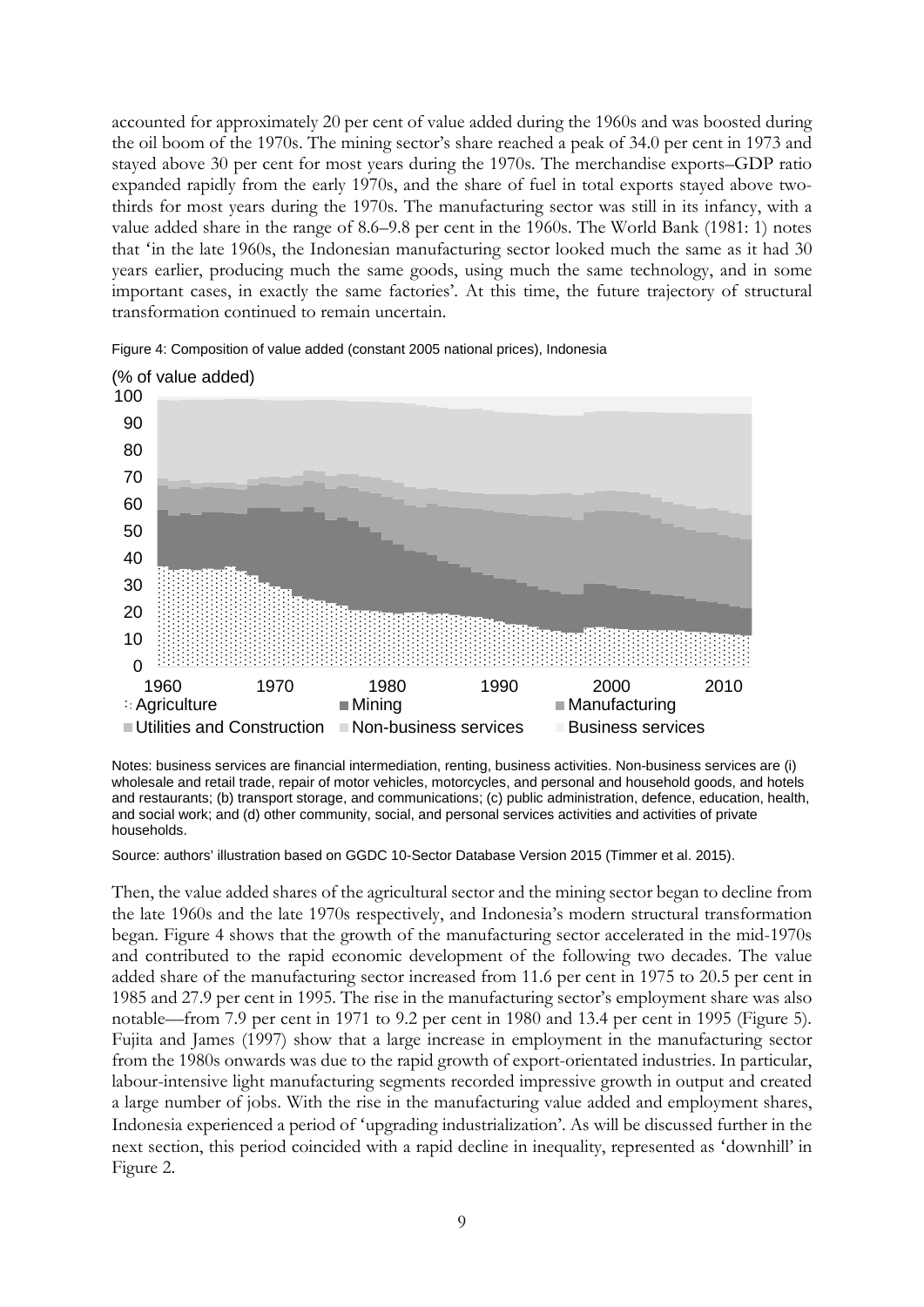Figure 5: Employment composition, Indonesia



Notes: see notes to Figure 4.

Source: authors' illustration based on GGDC 10-Sector Database Version 2015 (Timmer et al. 2015).

The manufacturing sector grew between the mid-1970s and the mid-1980s, along with the government's protectionist measures, import substitution policies, and significant state investments in manufacturing and infrastructure using revenues from oil exports. The government was a central investor in resource processing and capital-intensive industries. One notable feature in Indonesia's economic development during the oil boom is that the country did not suffer much from the Dutch disease. Comparing the development trajectories of Nigeria and Indonesia, Lewis (2005: 106–12) argues that Indonesia could largely avoid the Dutch disease, unlike Nigeria, because its policy makers seriously considered the importance of macroeconomic stability, structural transformation, and balanced growth. The government's concerns on these issues led to their devaluing the currency in 1978 and making massive and sustained capital investment in infrastructure and the agricultural and manufacturing sectors during the oil boom. Usui (1997) also finds that these policies explain the superior performance of Indonesia over Mexico during the oil boom. Additionally, Usui demonstrates that Indonesia's fiscal budget policies and foreign borrowing policies were managed more appropriately.

However, the development strategy centred on active government intervention became unsustainable with the decline in international oil prices from the mid-1980s. Other international factors, such as the increase in the relative value of Indonesia's debt after the appreciation of the yen and a rise in global real interest rates, also put pressure on Indonesia's current account and fiscal position. In these circumstances, the Indonesian government took a decisive step to liberalize the economy. The rapid expansion of the manufacturing sector from the mid-1980s onwards was therefore related to a series of economic reform policies adopted by the government, including the restructuring of customs services and the lifting of foreign investment restrictions (Aswicahyono et al. 1996; Fane 1999; Feridhanusetyawan and Pangestu 2003). Figure 6 shows that the manufacturing sector's share in merchandise exports expanded rapidly from the early 1980s to the mid-1990s. Jacob (2005) shows that the surge in manufacturing exports was driven by resourceintensive manufacturing, including food and wood products, and labour-intensive manufacturing, such as garments and textiles.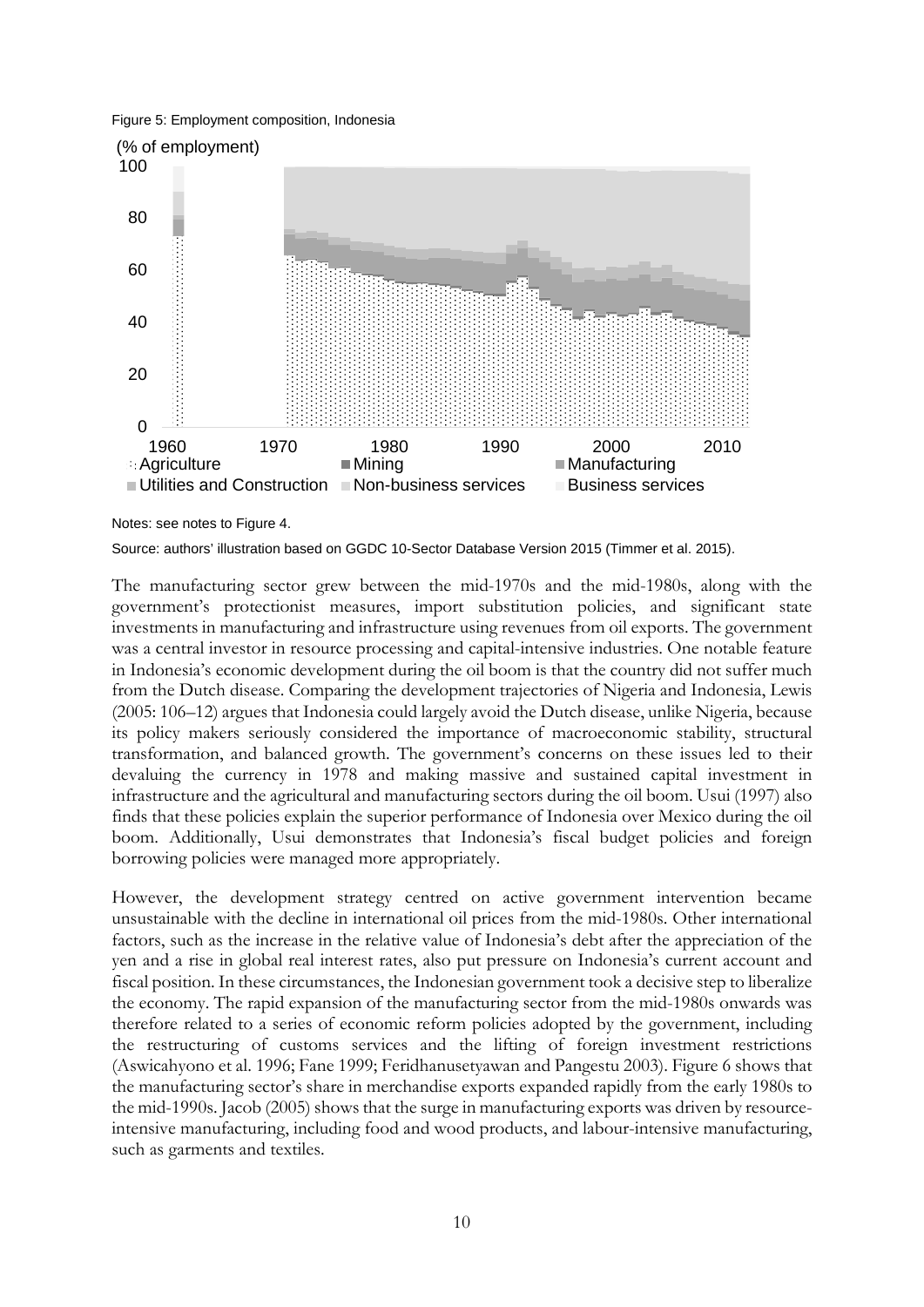During this period, there was a rise in export-orientated investment from higher-income Asian economies, whose companies sought potential industrial bases with low-cost labour as wages in their home countries increased. These companies were attracted to the economic liberalization policies adopted by the Indonesian government in the mid-1980s (Thee 1991). Further, the importance of exchange rate values vis-à-vis North-East Asia cannot be underplayed. The G5 agreement in September 1985 (known as the Plaza Accord) had an important impact in making Indonesia more competitive in terms of labour costs. The yen and the German Deutschemark increased in value relative to the US dollar, and Indonesia had major devaluations in 1983 and 1986. During this period, the rupiah depreciated against the dollar and the yen in particular. Devaluations also affected Indonesia's exchange rates against the Korean, Taiwanese, and Singaporean currencies. As a result, Indonesia, having already built significant physical infrastructure in the 1970s, became an attractive place for foreign direct investment (FDI). Furthermore, the withdrawal of privileges from the North-East Asian economies in 1988 under the US General System of Preferences induced with even greater force the relocation of capital from North-East to South-East Asia.



Figure 6: Export composition, Indonesia

Source: authors' illustration based on World Development Indicators, June 2019 version (World Bank 2019b).

However, the economic liberalization measures failed to put Indonesia on a sustainable path. At the end of the 1990s, it faced one of the most severe crises in its modern economic history, with a massive capital withdrawal from the country. The GDP growth rate plummeted from 7.8 per cent in 1996 to 4.7 per cent in 1997 and −13.1 per cent in 1998. The investment rate declined from 32.2 per cent of GDP in 1997 to 19.2 per cent of GDP in 1998. The economic recovery was slow, with GDP in constant prices reaching the pre-crisis peak only in 2003.

During and after the Asian financial crisis, the president's family businesses and private oligarchs were identified as the central culprits. Indonesia's oligarchs, many of whom were Chinese Indonesians with massive wealth and links with the dictator, had seen their businesses grow rapidly over the previous three decades. The Soeharto regime relied on the oligarchs to drive economic growth and provide political funding, especially during periods of fiscal difficulty. In return, the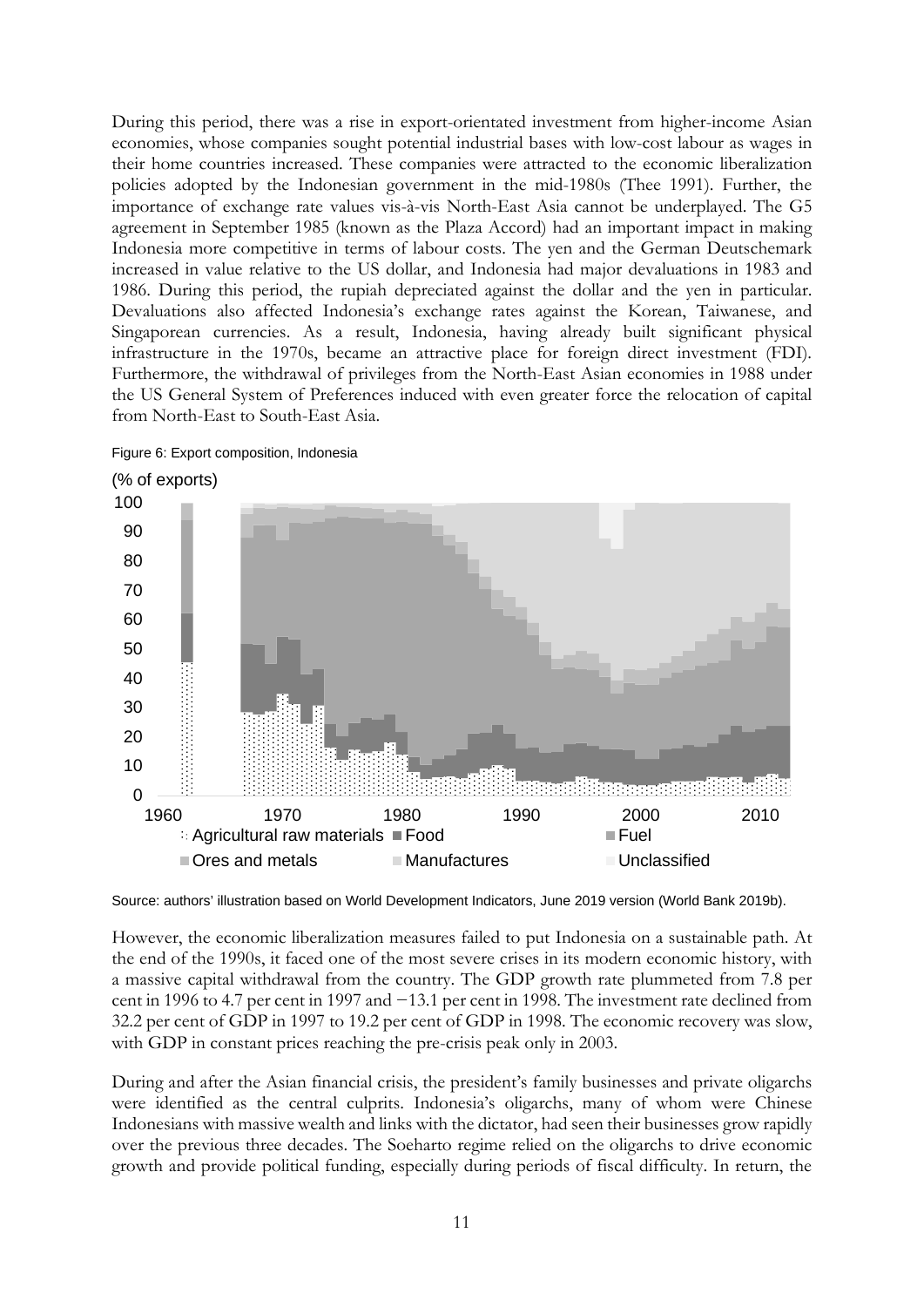government offered them lucrative deals and subsidized credit and inputs. At the same time, Chinese Indonesian businesses depended heavily on the Soeharto regime, as they continued to be socially and politically vulnerable. When anti-Chinese sentiment heightened during the mid-1970s, the government adopted various measures aimed at supporting indigenous companies. However, the effects of these measures often fell short of expectations, as the indigenous firms lacked the necessary financial capacity and business competitiveness to take advantage of the government policies. Chinese Indonesian businesses often found methods of circumventing these regulations, and the government loosened or did not adhere to these measures when faced with practical difficulties. By the late 1970s, it was estimated that Chinese Indonesians owned at least 70–75 per cent of private domestic capital (Robison 1986: 271–77).

Economic liberalization from the mid-1980s provided Chinese Indonesian businesses with an environment for rapid growth. By this time, they had built a strong corporate and financial foundation that enabled them to compete against foreign firms. With the weakening fiscal position after the oil boom, the Soeharto regime's economic reliance on Chinese Indonesian businesses strengthened. As a result, Soeharto's crony relationship with Chinese Indonesians deepened further. Strong financial power and political connections made Chinese Indonesian businesses an attractive partner for foreign investors during the liberalization period (Chua 2008; Robison and Hadiz 2004). Furthermore, Soeharto's children started to enter the business scene, while indigenous capitalists became increasingly marginalized (Fukuoka 2015: 425–26). During liberalization, the oligarchies expanded investment, often in rent-heavy industries, by sourcing external finance. As many conglomerates owned their own banks after the banking sector deregulation of the 1980s, channelling finance for their business expansion was not difficult. Also, the oligarchs' political connections meant that they could bypass financial sector rules, which were insufficient in any case, to allow their businesses and banks to take excessive risks. Figure 4 shows a rapid expansion of the financial sector during the 1980s and the first half of the 1990s. From the early 1990s, the foreign borrowing of Indonesian banks and private companies increased rapidly (Suhaedi and Wibowo 2011: 111–18). A large proportion of the increase in foreign debts was shortterm loans. Radelet et al. (1998: 25–26) show that the ratio of short-term debts borrowed from foreign banks to foreign exchange reserves was 1.9 in Indonesia at the end of 1995—the highest among Asia's major developing countries. Large foreign short-term debts made the Indonesian economy particularly vulnerable to financial panic. Financial liberalization also meant that moving capital out of the country had become easier for both domestic and foreign investors. The financial bubble and investment frenzy came to an end with the 1997 financial crisis, which involved rapid capital withdrawals and a substantial depreciation of the rupiah.

The economic turmoil, combined with political uncertainty after the end of Soeharto's 32-yearlong rule, destabilized Indonesia's business environment. The country's net FDI inflow was negative for four consecutive years, while Korea, Malaysia, and Thailand, which were also severely affected by the crisis, did not record even a year of negative net FDI inflow. A lack of international capital had a significant impact on Indonesia's manufacturing sector, in which foreign companies had played an important role. The dramatic depreciation of the rupiah during the crisis was not sufficient to lead to an immediate recovery of export-orientated domestic companies because many of them also suffered from an increase in foreign debt. After the crisis, the government embarked upon another wave of economic liberalization under the auspices of the IMF.

During the 2000s, the manufacturing sector failed to return to the long-term growth experienced between the 1970s and the mid-1990s. After reaching a peak of 28.4 per cent in 2001, the value added share of the manufacturing sector declined to 25.4 per cent in 2006 and flattened out. The manufacturing employment share declined from 13.1 per cent in 1997 to 11.3 per cent in 1998 and averaged 12.4 per cent up to 2012, with small annual fluctuations. In other words, Indonesia went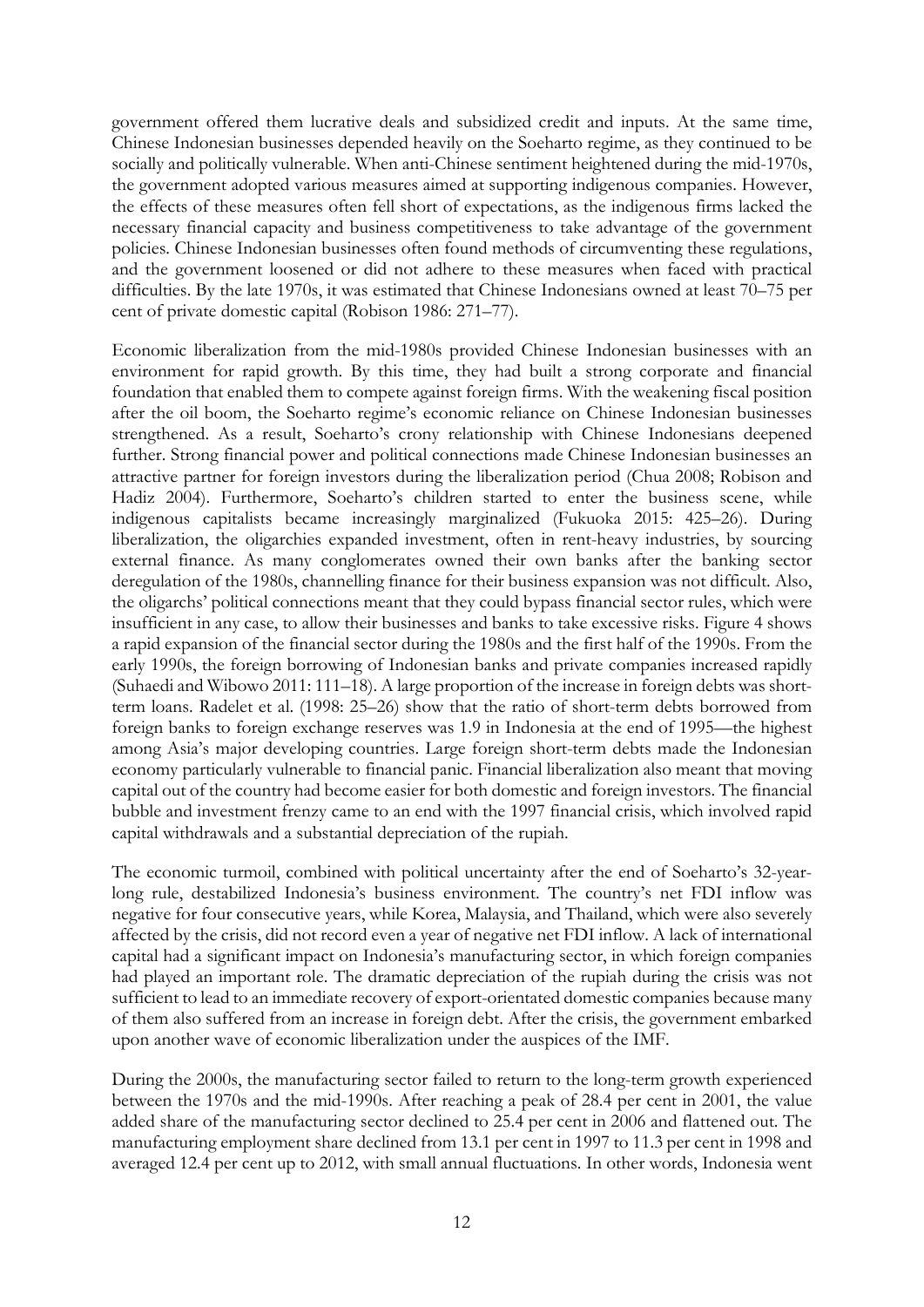through 'stalled industrialization'. During this period, Indonesia experienced a notable increase in inequality, represented as 'cliff 2' in Figure 3. Further, Figure 6 shows that the share of manufacturing goods in merchandise exports declined rapidly following the Asian financial crisis.[2](#page-14-0) Due to weak manufacturing exports, combined with a rapid expansion of fuel imports, Indonesia's trade balance deteriorated during the 2000s.<sup>[3](#page-14-1)</sup>

However, the downturn of the manufacturing sector's value added share cannot be solely attributed to the Asian financial crisis. There were already signs of slowdown in the manufacturing sector prior to the crisis. Szirmai (1994) and Timmer (1999) show that the productivity growth of Indonesia's manufacturing sector accelerated from the mid-1980s, but the pace did not match that of other industrializing economies in Asia. Thee (2006) notes that a number of studies recommended that the government deepen and broaden Indonesia's manufacturing base in the mid-1990s to make manufacturing-led structural transformation sustainable. However, Indonesia's manufacturing sector continued to be concentrated in few labour-intensive and resource-based segments, in which global competition intensified with the entry of new contestants such as China during the 2000s. The growth of certain more capital-intensive manufacturing segments accelerated during the 1990s, but their sustainability was questionable. For example, Aswicahyono et al. (2000) show that the automobile industry continued to be heavily protected even during the country's liberalization. They argue that the government's strong regulation and protective measures allowed automotive firms to benefit from technological learning to a certain extent, though these measures also made the sector highly fragmented. Moreover, Jacob and Meister (2005) argue that knowledge spillovers from FDI had an insignificant effect on productivity in Indonesia's manufacturing sector due to limited domestic absorptive capacity.

Since the Asian financial crisis, the shares of two other industrial sectors—namely the electricity, gas, and water supply sector (henceforth, utilities) and the construction sector—expanded although their initial sizes were relatively small. Between 1998 and 2012, these two sectors' aggregate value added share increased from 7.3 per cent to 9.1 per cent and their aggregate employment share increased from 4.5 per cent to 6.1 per cent. The value added share of the mining sector continued to decline, from 16.3 per cent in 1998 to 10.1 per cent in 2012, while the employment share averaged 1.0 per cent without much change during this period.

Next, we take a look at the growth pattern of the services sector since the 1960s. The value added share of the services sector remained at approximately 30 per cent in the 1960s and 1970s. The services sector's value added share only began to expand substantially during the 1980s after two decades of limited change (see Figure 4): it increased from 30.9 per cent in 1980 to 36.1 per cent in 1990 and remained at approximately this level until the Asian financial crisis. The growth of services was led by the finance, insurance, real estate, and business services (henceforth, business services) sector in this period, whose share more than tripled from 2.0 per cent in 1980 to 7.0 per cent in 1997. The Indonesian government carried out major reforms in the banking industry in 1983 and 1988, and deregulation invigorated investments in finance-related sectors. The wholesale and retail trade, hotels, and restaurants (henceforth, trade services, included in 'non-business

<span id="page-14-0"></span><sup>&</sup>lt;sup>2</sup> It is worth highlighting that the export share of fuel, ores, and metals expanded during the 2000s with the global commodities boom. This trend is reflected in the rising value added share of the mining sector at current prices, though the value added share at constant prices shows a sustained decline during this period.

<span id="page-14-1"></span><sup>&</sup>lt;sup>3</sup> An increase in fuel imports was a result of rising domestic demand, declining domestic oil production, and limited progress in the expansion of the country's refinery capacity.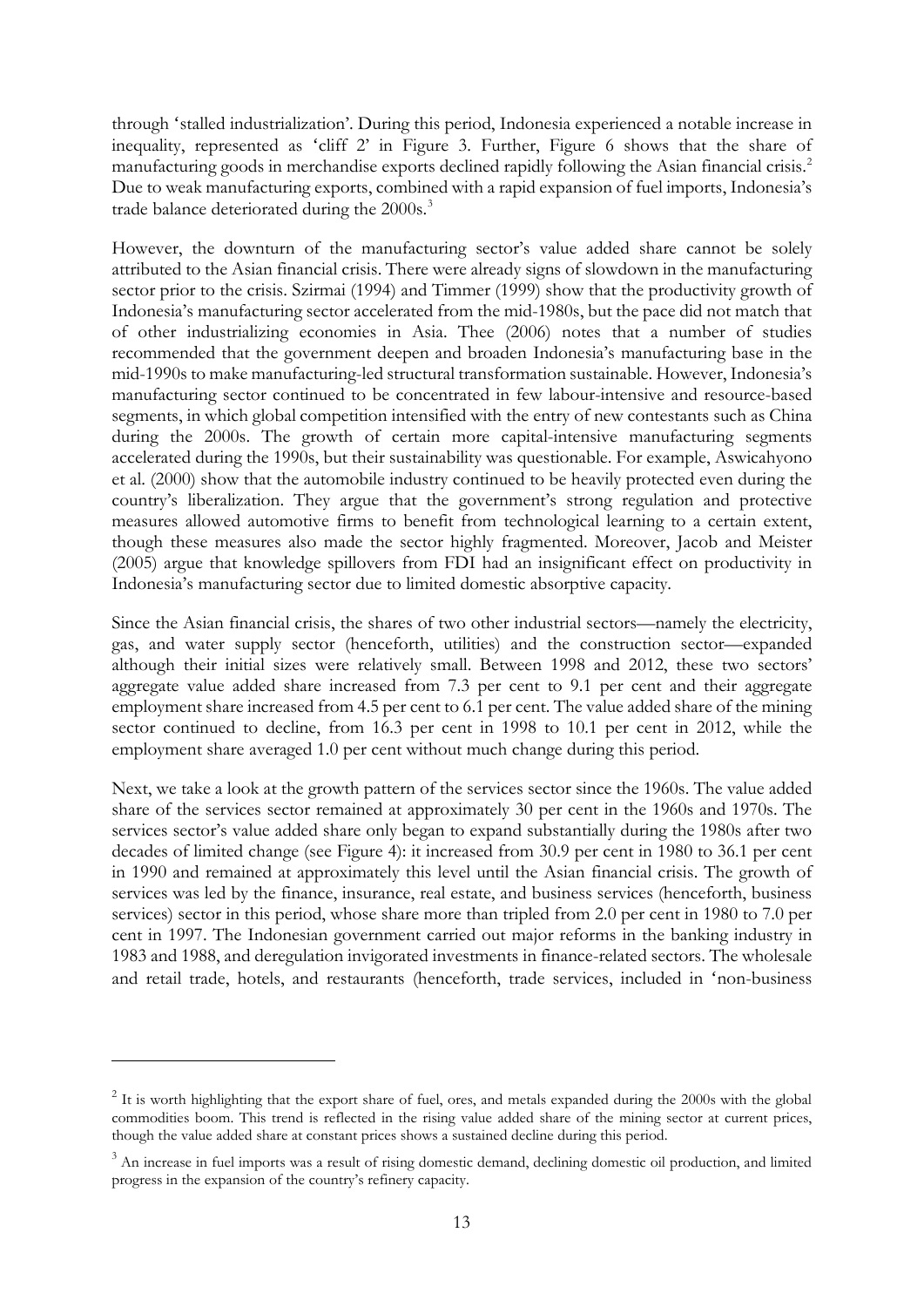services' in Figure 4) sector also showed significant growth, with its share rising from 12.3 per cent in 1980 to 15.4 per cent in 1997.

Following the Asian financial crisis, Indonesia's services value added share increased rapidly from 34.8 per cent in 2000 to 43.8 per cent in 2012. The transport, storage, and communication (henceforth, transport services, included in 'non-business services' in Figure 4) sector grew particularly rapidly, with its share more than doubling from 4.6 per cent in 2000 to 10.1 per cent in 2012. This sector's explosive growth can partly be attributed to regulatory reform in the telecommunications sector, which attracted large investments, and rising mobile phone and internet penetration in Indonesia. Trade services also recorded resilient growth, with their share reaching 17.1 per cent in 2012. The community, social, and personal services (henceforth, personal services, included in 'non-business services' in Figure 4) sector showed impressive growth during the 2000s after three decades of steady decline. Business services' share shrank by nearly a quarter after the Asian financial crisis but began to recover in the early 2000s. The services-led structural transformation coincided with consumption-driven economic growth in Indonesia. During this period, the economically secure population and the middle class residing in urban areas expanded, and their ability to increase discretionary spending led to a rapid growth in demand for consumer services (Oberman et al.2012).

The services sector's central role in the recent structural transformation is also evident in terms of employment (Figure 5). The long-term shift in the composition of sectoral employment was disrupted during the Asian financial crisis and its aftermath. The long-term trend of the declining employment share of the agricultural sector was halted between 1997 and 2005 as the crisis forced a considerable number of workers back into agriculture. During the crisis, a large number of workers in the industrial sector lost jobs. The industrial sector's employment share declined by 2.8 percentage points—nearly nine times larger than the change in the services share. The lay-offs were particularly severe in manufacturing. In 1998, the number of workers in the manufacturing sector shrank by almost 1.5 million compared with the previous year. When structural transformation began again in the mid-2000s, the services sector saw a rapid expansion in employment. Between 2003 and 2012, the employment share of the services sector increased by one percentage point per annum on average. The employment share of trade services and personal services increased rapidly, and the increase in business services was also significant, albeit from a low level. During this period, the manufacturing employment share plateaued, as previously discussed.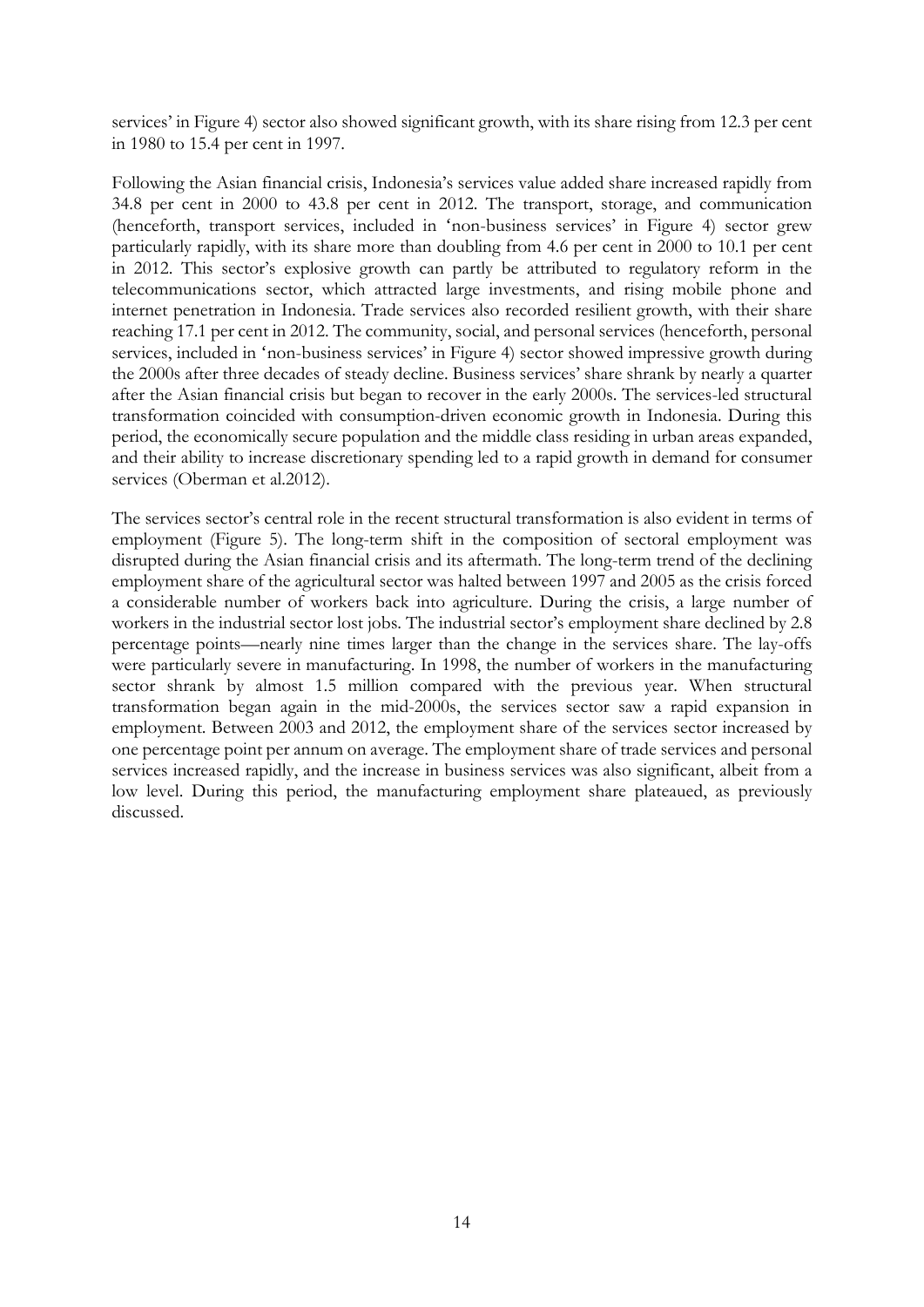

Figure 7: Decomposition of labour productivity growth, Indonesia

Note: decomposition uses the methodology of McMillan and Rodrik (2011).

Source: authors' illustration based on GGDC 10-Sector Database Version 2015 (Timmer et al. 2015).

The change of the main engine of structural transformation, and more specifically the expansion of the services sector in terms of both value added and employment, has had an important impact on Indonesia's economic growth. Labour productivity growth declined in Indonesia from 4.5 per cent per annum during 1985–96 to 3.1 per cent per annum during 1999–2012. Furthermore, the share of the contribution of structural transformation to labour productivity growth shrank from 39.2 per cent to 29.8 per cent. These trends were caused by changes of the leading sectors in structural transformation.

Figures 8a and 8b show that the manufacturing sector recorded a simultaneous rise in both relative productivity *and* employment growth during 1971–85 and 1985–96. Construction and utilities and business services also showed a similar trend, yet their employment share was significantly smaller than that of the manufacturing sector. [4](#page-16-0) In comparison, all the economic sectors with higher-thanaverage labour productivity failed to experience a simultaneous rise in relative productivity *and* employment share in the most recent period (Figure 8c). The manufacturing sector saw both its relative productivity and its employment share decline between 1999 and 2012. The relative labour productivity of construction and utilities and business services also declined during this period. Non-business services saw a rapid expansion of its employment share, but this sector had labour productivity lower than that of the overall economy.

<span id="page-16-0"></span><sup>&</sup>lt;sup>4</sup> In 1996, the employment shares of manufacturing, construction, and business services were 12.9, 4.5, and 1.0 per cent, respectively.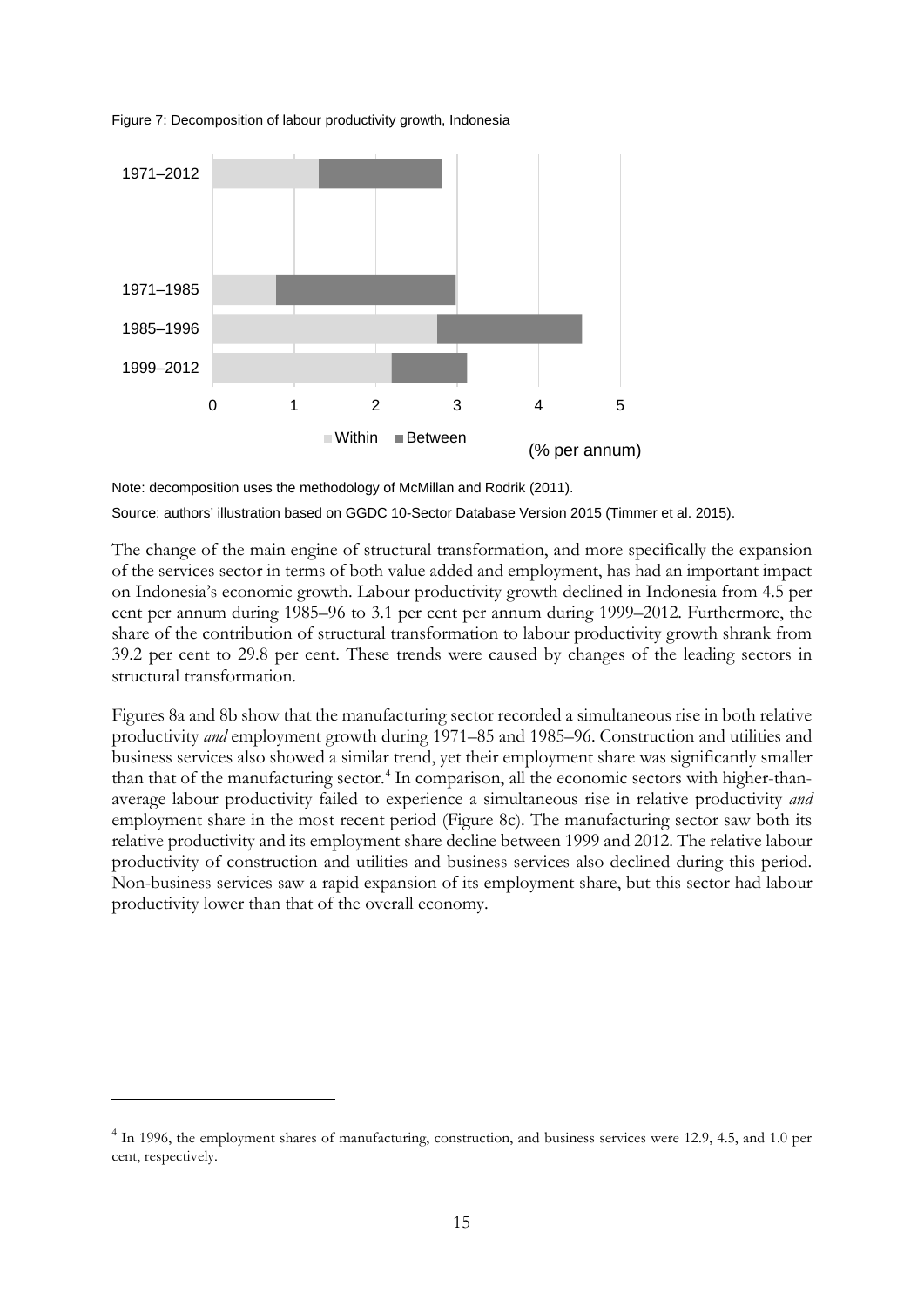Figure 8: Changes in employment share and relative productivity by sector, Indonesia

8a: 1971 and 1985

Ratio of sectoral productivity to total productivity (log)



8b: 1985 and 1996

Ratio of sectoral productivity to total productivity (log)







Notes: sectors with labour productivity higher than the economy-wide average labour productivity that experienced an increase in their employment share are in bold.

Source: authors' illustration based on GGDC 10-Sector Database Version 2015 (Timmer et al. 2015).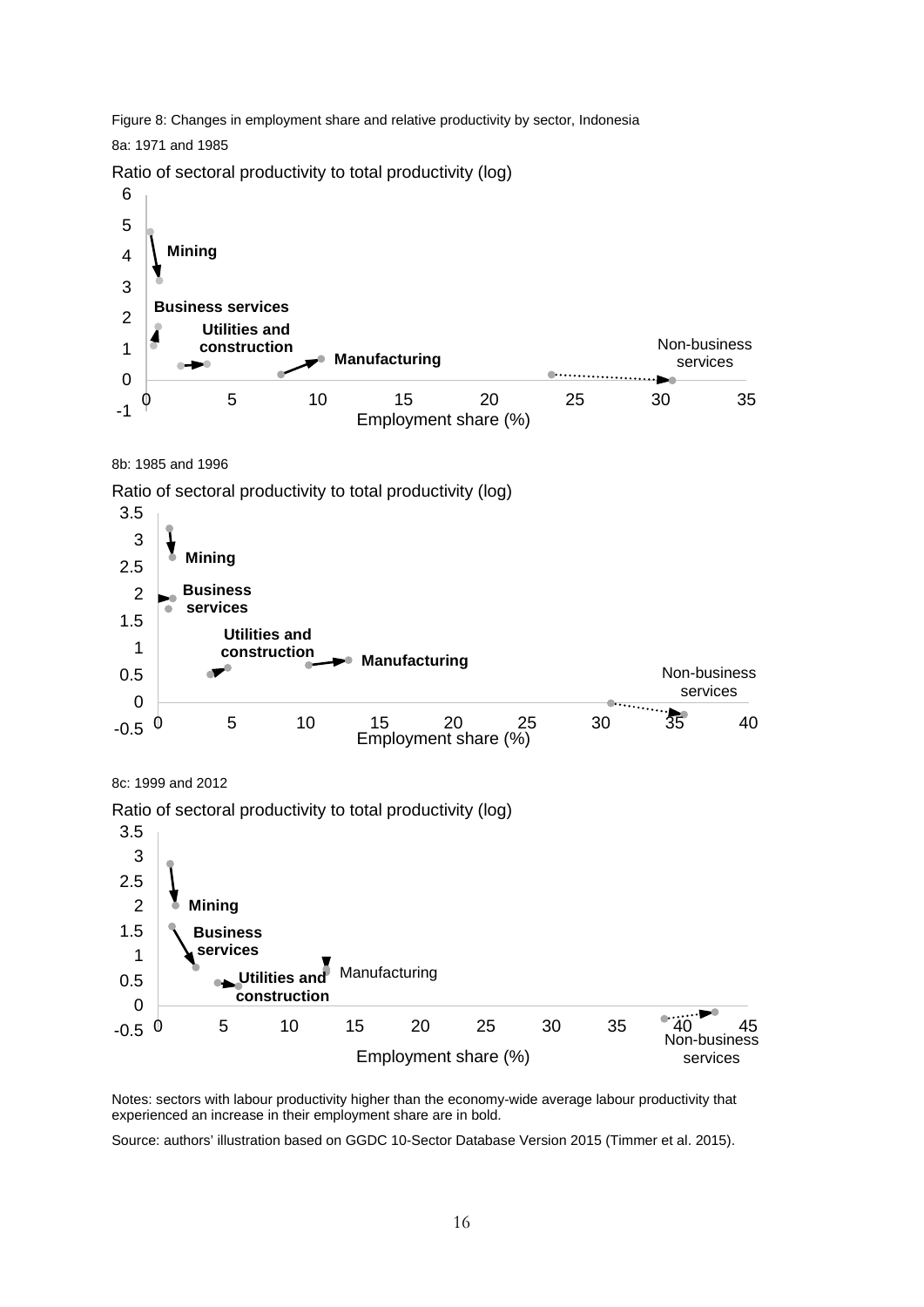In sum, Indonesia's economic growth has lost dynamism compared with the past as the manufacturing sector has stopped playing a central role in structural transformation. From the late 1990s, services drove Indonesia's structural transformation, with the services shares in value added and employment growing rapidly. However, the services subsectors that have led employment generation since the Asian financial crisis have so far displayed weak capacity to drive productivity growth. If the recent trends in structural transformation and productivity growth continue, it would be difficult for Indonesia to follow in the footsteps of the region's leading economies.

### **4.2 Inclusive growth: declining poverty amid waves of inequality**

Inequality in Indonesia increased between the mid-1960s and the mid-1970s (Figure 9). This period coincided with a period of slow growth-enhancing structural transformation ('cliff 1' in Figure 2). Van der Eng (2009) suggests that the increase in inequality during this period may have been due to an increase in urban workers' skills premium which was in turn caused by import substitution policies aimed at developing capital-intensive sectors. In contrast, from the mid-1970s, inequality declined for around a decade, and then the Gini coefficient was relatively stable between the end of 1980s and the end of 1990s before suddenly declining in 1999. Low levels of inequality may be due to the positive effects of the government's agricultural development strategy starting to appear from the 1970s. Van der Eng (2009) notes that, thanks to large public expenditure and investment on rural development, agricultural productivity improved along with a large increase in agricultural employment, although the share of agriculture in total employment continued to decline. Another factor that may have caused the decline in inequality is the expansion of labour-intensive manufacturing from the mid-1980s, which generated a substantial number of jobs ('downhill' in Figure 2). In sum, Indonesia avoided Kuznetsian tension between the mid-1970s and the mid-1990s, during which time it experienced rapid growth-enhancing structural transformation.



Figure 9: Inequality, Indonesia

Source: authors' calculations based on WIID (UNU-WIDER).

Figure 9 shows that the increase in inequality from the early 2000s to early 2010s cancelled out much of the decline in income inequality that Indonesia had experienced in the previous two decades. Yusuf et al. (2014: 251–52) suggest that there are three potential reasons for the rise in

Note: 'Poly.' = 'Polynomial'.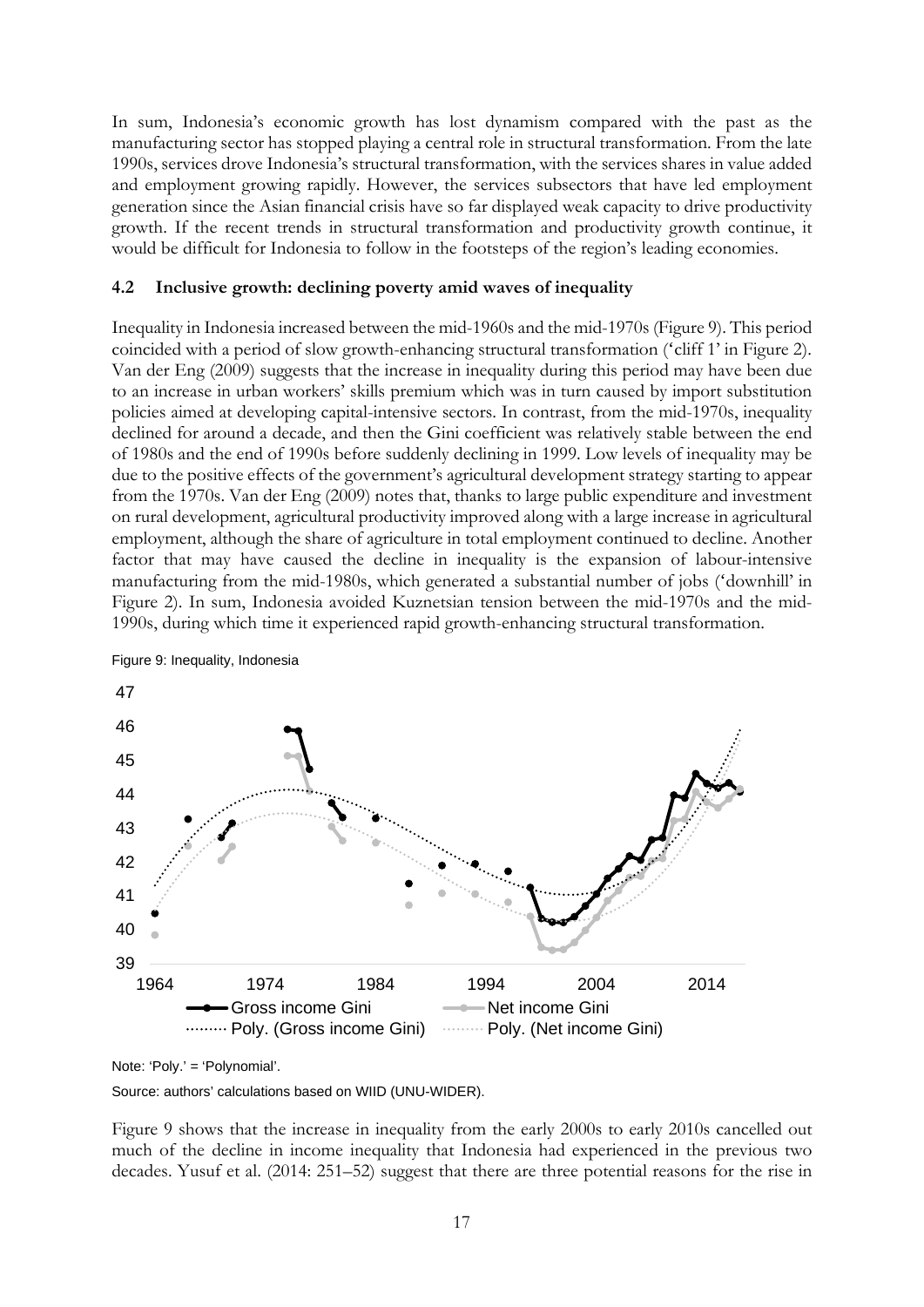inequality in the post-crisis period. The first two are related to the changing patterns of structural transformation, and weakening manufacturing in particular ('cliff 2 in Figure 3). First, the global commodities boom may have benefited mine owners and richer rural households disproportionately. Second, the combination of stricter market regulations and a lack of formal employment generation may have contributed to higher inequality. There was an increase in severance payments and minimum wages following the Asian financial crisis, while the economic sectors traditionally characterized by high levels of formal employment—such as manufacturing —recorded limited growth compared with the past. In contrast, some economic sectors that employ a large number of informal workers who do not directly benefit from these labour policies expanded quickly. We take a closer look at this issue later in this section. Third, the large proportion of fuel subsidies in fiscal spending may have led to higher inequality. The fuel subsidies which expanded rapidly during this period were regressive, and constrained the fiscal space for increasing social spending. The government increased fuel prices several times to deal with the rise in international oil prices during the second half of the 2000s and the early 2010s, but these measures were insufficient to significantly reduce the share of fuel subsidies in government budget. Additionally, the World Bank (2014c) points out that the rising inequality during this period may be related to (i) richer households' access to assets; (ii) an increasing capital share and a declining labour share in national income; and (iii) a rise in wage inequality driven by a growing gap in returns to education. Finally, Akita (2017) demonstrates that while a decline in urban–rural education disparity contributed to reducing expenditure inequality, the expansion of higher education in urban areas may have been a key causal factor in raising expenditure inequality during the 2000s, as it increased both between educational groups and within the tertiary education group.

Next, we take a look at the trends in poverty. During the 1970s and 1980s, Indonesia experienced a notable poverty reduction. In a survey of studies on diverse poverty measures, Booth (2003: 69) notes that between the late 1960s and the late 1980s, 'whatever the poverty lines used and whatever the means adopted to adjust it for inflation, there seems to be little doubt that the proportion of the population living below the poverty line … declined in both urban and rural areas'. By taking a closer look at this period and extending the period to the 1990s, Booth (2016: 160–66) argues that economic growth became more pro-poor over time. Observers have noted that despite GDP per capita increasing by almost 70 per cent between 1966 and 1976, poverty reduction was much less dramatic during this decade. One potential reason behind this phenomenon was that the oil revenue translated into higher salaries for public employees with a higher propensity to consume luxury products, rather than for poor households. Also, it is likely that the poorest part of the population benefited little from the government's massive capital investment. In comparison, Indonesia experienced economic growth that was more broad-based between 1976 and 1996. Figure 10 also shows a significant decline in the poverty rates between 1984 and 1996 using the US\$1.90 a day and \$3.20 a day (2011 purchasing power parity) poverty lines. The potential drivers of broad-based growth were: (i) the government's rural development programmes; (ii) protection of poverty-related spending during the 1980s; and (iii) structural transformation that was led by labour-intensive sectors such as manufacturing, construction, trade, and transportation (Booth 2016: 165–66). It is also worth noting the government efforts to improve education services from the 1970s onwards, with a particular focus on primary education. Booth (2016: 79) notes that the primary school participation rate increased from 41.4 per cent in 1968 to over 90 per cent in 1993. One notable project was the government's school construction programme between 1973 and 1978, during which more than 61,000 new primary schools were built. Duflo (2001) finds significantly positive effects of this programme on beneficiaries' number of years in education and wages, and suggests that the programme had a larger impact in high-poverty provinces.

Indonesia experienced a sudden increase in the poverty rate during the crisis period of the late 1990s. After a sudden increase towards the end of the 1990s, Indonesia's poverty rates began to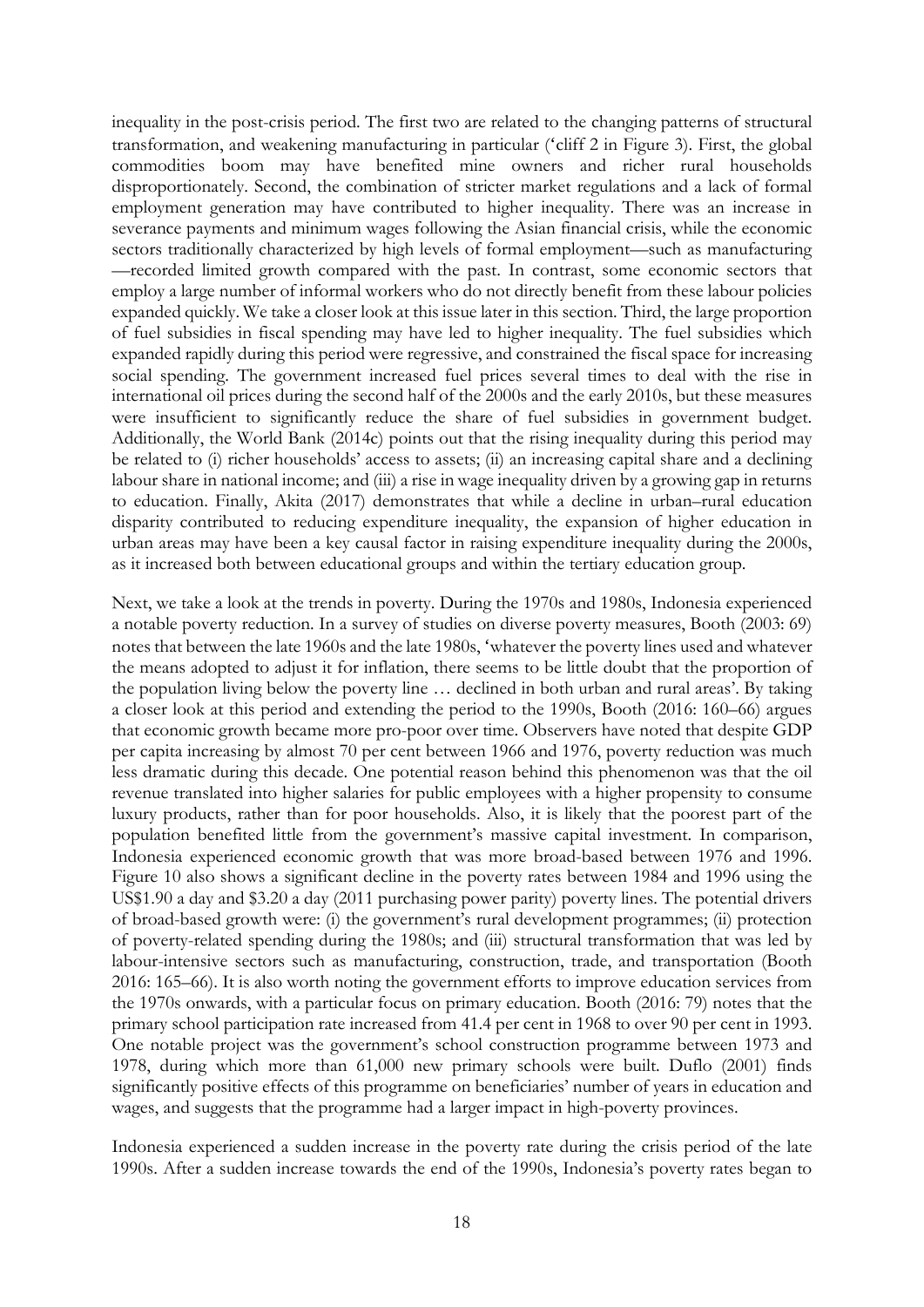decline again. The poverty rate at the US\$1.90 poverty line declined rapidly from 66.6 per cent in 1998 to 9.4 per cent in 2014 and the poverty rate at the US\$3.20 poverty line from 90.2 per cent to 37.9 per cent.<sup>[5](#page-20-0)</sup> This rapid decline in poverty was despite Indonesia's structural transformation losing dynamism and its overall economic growth slowing down during this period compared with the period before the Asian financial crisis. Figure 11 shows the growth elasticity of poverty using the US\$1.90 and US\$3.20 poverty lines. The elasticity is calculated using GDP growth rates and GDP per capita growth rates, and also percentage changes and percentage-point changes in poverty rates. Comparing 1987–96 and 2004–13, Figure 11 demonstrates that the power of economic growth to reduce poverty was stronger in the latter period according to six out of eight indicators. How can we explain this phenomenon? Suryahadi et al. (2012) compare the effects on poverty reduction of growth in value added in urban industry, urban services, rural agriculture, and rural services for 1984–96 and 2002–08. This research also finds an increase in growth elasticities to poverty in the latter period. It demonstrates that urban services, followed by rural services, had the greatest effect on both rural and urban poverty reduction, and that the effect became stronger in the latter period. Taking the growth of sectoral value added into account, the study finds that urban and rural services contributed to 86 per cent of rural poverty reduction and 96 per cent of urban poverty reduction in 2002–08.



Figure 10: Poverty rate, Indonesia

Note: 'Poly.' = 'Polynomial'.

Source: authors' illustration based on Povcalnet Version March 2019 (World Bank 2019a).

<span id="page-20-0"></span><sup>&</sup>lt;sup>5</sup> The declining trend was fairly resilient except in 2006, when the US\$1.90 poverty rate increased from 21.1 per cent in 2005 to 27.4 per cent in 2006 and the US\$3.20 poverty rate from 61.3 to 65.7 per cent. A sudden rise in poverty rates in 2006 was probably due to a large increase in the rice price—by 33 per cent between February 2005 and March 2006—which was in turn caused by the ban on rice imports (World Bank 2006: 26). McCulloch (2008) demonstrates that a majority of households in Indonesia, rural and urban, are net consumers of rice and therefore were negatively affected by higher rice prices.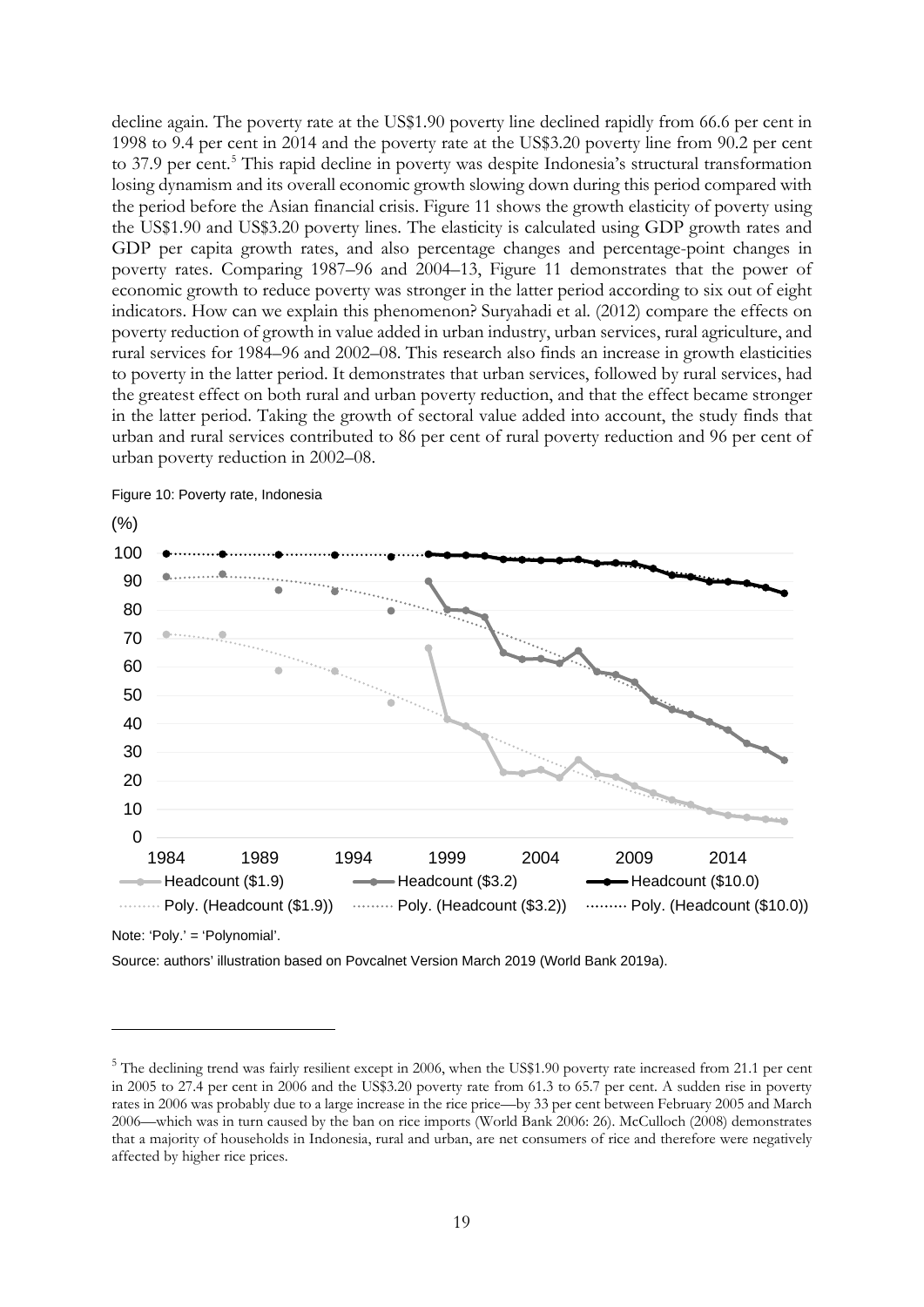Figure 11: Growth elasticities of poverty, Indonesia



Source: authors' illustration based on Povcalnet Version March 2019 (World Bank 2019a) and World Development Indicators, June 2019 version (World Bank 2019b).

While the services-centred structural transformation after the Asian financial crisis led to slower economic and productivity growth and coincided with a rise in inequality, there is no evidence to suggest that the power of economic growth to reduce poverty weakened. However, it is important to highlight that the poverty rates at higher thresholds have been stubbornly high. Figure 10 shows that the poverty rate using the US\$10.00 threshold has only declined slightly in the past two decades, and was recorded at 85.9 per cent in 2017. Moreover, if medium-paced growth and high inequality continue, then poverty reduction is expected to be much more challenging.

Lastly, this section examines the composition of formal and informal employment in Indonesia between 1989 and 2010.<sup>[6](#page-21-0)</sup> The evidence shows that a significant number of workers in developing countries have left the agricultural sector to carry out small-scale informal activities in nonagricultural sectors. Some countries have even seen labour shift from manufacturing to informal services, which is a serious concern in terms of productivity (Jütting and de Laiglesia 2009; McMillan et al. 2014; World Bank 2012, 2014a). Furthermore, workers' job security and social safety net in the informal sectors tend to be weak. The International Labour Organization (ILO 2017) points out that informal jobs are characterized by a 'lack of protection in the event of nonpayment of wages, compulsory overtime or extra shifts, lay-offs without notice or compensation, unsafe working conditions and the absence of social benefits such as pensions, sick pay and health insurance'. For these reasons, informal workers are not only vulnerable to shocks, but are also a precarious group that struggles to plan for the future.

Figure 12 shows that the formal employment share expanded rapidly between 1989 and 1997, during which time a large number of workers left the agricultural sector and entered the modern

<span id="page-21-0"></span> $6$  Because of the changes in the survey methodology, the data before and after 2000 cannot be directly compared. A sudden decline in the formal employment share in 2001, as shown in Figure 11, is mainly due to the methodological change; see the notes to Figure 11 for more details. Moreover, the authors recognize that the crude categories of formal and informal employment have limitations and the definitions of formal and informal employment vary across different contexts. For a detailed analysis of the issues relating to Indonesia's employment data and formal and informal employment categories, see World Bank (2010).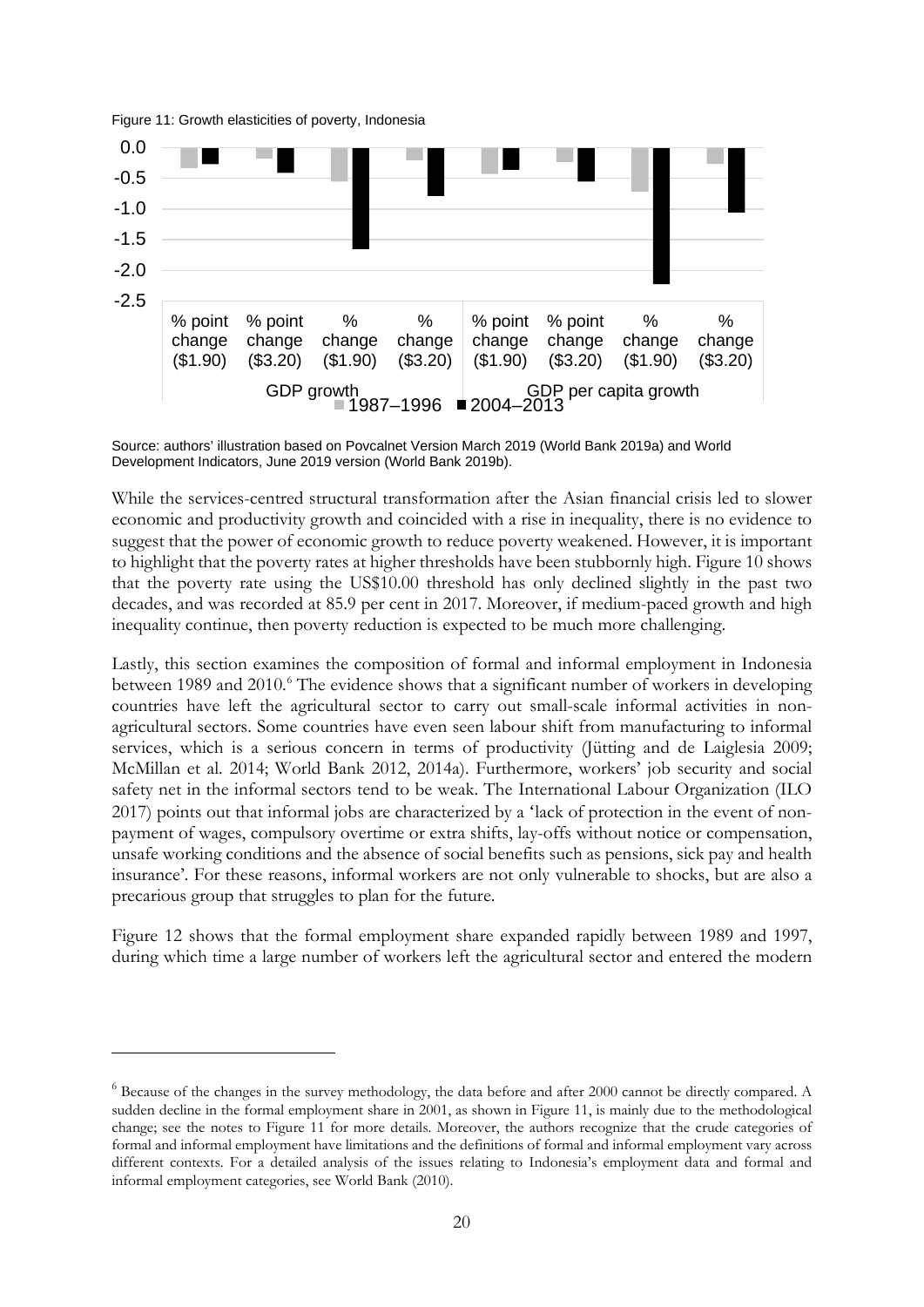sector.<sup>[7](#page-22-0)</sup> Figure 13 shows that the share of formal employment in the industrial and services sectors in total employment increased rapidly. Their shares increased by 50 per cent (5.0 percentage points) and 36 per cent (6.2 percentage points), respectively, between 1989 and 1997. Then, between 1997 and 2000, the formal employment share declined as the Asian financial crisis halted Indonesia's structural transformation. This pattern was caused mainly by the employment share of agriculture, a sector with the lowest 'within-sector' formal employment share, suddenly increasing. Figure 13 shows that the share of agricultural informal employment in total employment increased from 35 per cent to 39 per cent, while the formal employment share of industry and services declined from 39 per cent to 35 per cent. The formal employment share in the economy declined further between 2001 and 2003 and only began to recover from the mid-2000s onwards, as the declining trend of the agricultural employment share, or structural transformation, resumed. Between 2005 and 2010, the increase in the formal employment share was driven by the services sector. The share of services' formal employment in total employment increased from 20 per cent in 2002 to 25 per cent in 2010. However, the share of industry's formal employment declined slightly from 13 per cent to 12 per cent. This contrasts with the period before the Asian financial crisis, when the industrial sector was an important driver of formal job creation. While the overall increase in formal employment share during services-led economic growth is a positive sign, this increase could have been larger if Indonesia's manufacturing sector had continued to play an important role in structural transformation, as the sector has a high within-sector formal employment share.<sup>[8](#page-22-1)</sup>

Figure 12: Share of formal sector employment, Indonesia



Notes: (i) simplified definition of formal employment is used. Formal workers are defined as employers and employees in the agricultural sector and employers, employees, and self-employed with temporary workers in the non-agricultural sector. Informal workers are defined as family workers, self-employed, and self-employed with temporary workers in the agricultural sector and family workers and self-employed in the non-agricultural sector. From 2001, a new category of 'casual workers' was added to the survey; these workers in both agricultural and non-agricultural sectors are classified as informal workers. (ii) Data before and after 2001 are not directly comparable because surveys in these two periods use different categories. (iii) Data for 2011–13 are backtracked data and data before and after this period are not directly comparable because of the changes in the survey methodology. (iv) There are no data for 1995. (v) Surveys were conducted twice a year from 2005. August survey data are used for the period 2005–17.

Source: authors' illustration based on BPS (2019).

<span id="page-22-0"></span><sup>&</sup>lt;sup>7</sup> Changes in the share of a sector's formal employment in total employment depend on changes in that sector's employment share in total employment and changes in the formal employment share within that sector. For a detailed analysis of changes in these two components, see Kim et al. (2017).

<span id="page-22-1"></span> $8$  In 2005, the formal employment share within manufacturing was 77 per cent and those within services and agriculture were 54 and 8 per cent, respectively.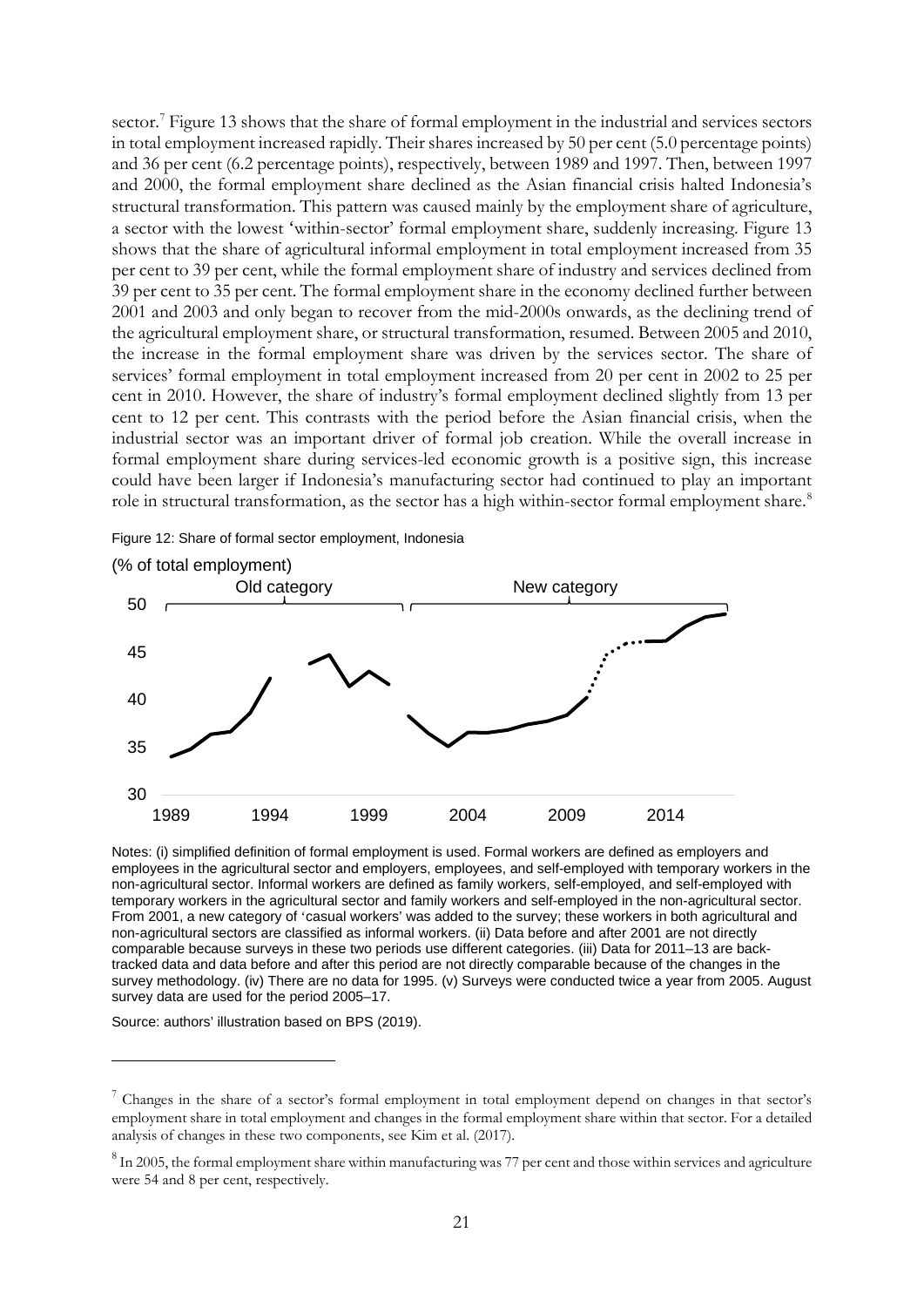Another consequence of the changing characteristics of structural transformation since the Asian financial crisis is that the expansion of formal employment is no longer led by sectors with high labour productivity.<sup>[9](#page-23-0)</sup> Figure 14 shows that between 1989 and 1997, the sectors with above-average labour productivity were important contributors to the expansion of the formal employment share. The share of these sectors' formal employment in total employment increased from 12 per cent in 1989 to 18 per cent in 1997. In contrast, this share was stuck at around 15–16 per cent between 2003 and 2010, while the share of low-productivity sectors' formal employment in total employment expanded from 16 per cent to 22 per cent. These recent patterns suggest that one factor that potentially contributed to inclusive growth before the Asian financial crisis—namely, the expansion of high-productivity formal jobs—has weakened since the Asian financial crisis.



Figure 13: Employment composition by sector and worker status, Indonesia

Notes: see notes to Figure 12.

Source: authors' illustration based on BPS (2019).

<span id="page-23-0"></span><sup>&</sup>lt;sup>9</sup> For simplicity, average labour productivity in 2017 is used to categorize sectors with high (above-average) and low (below-average) productivity.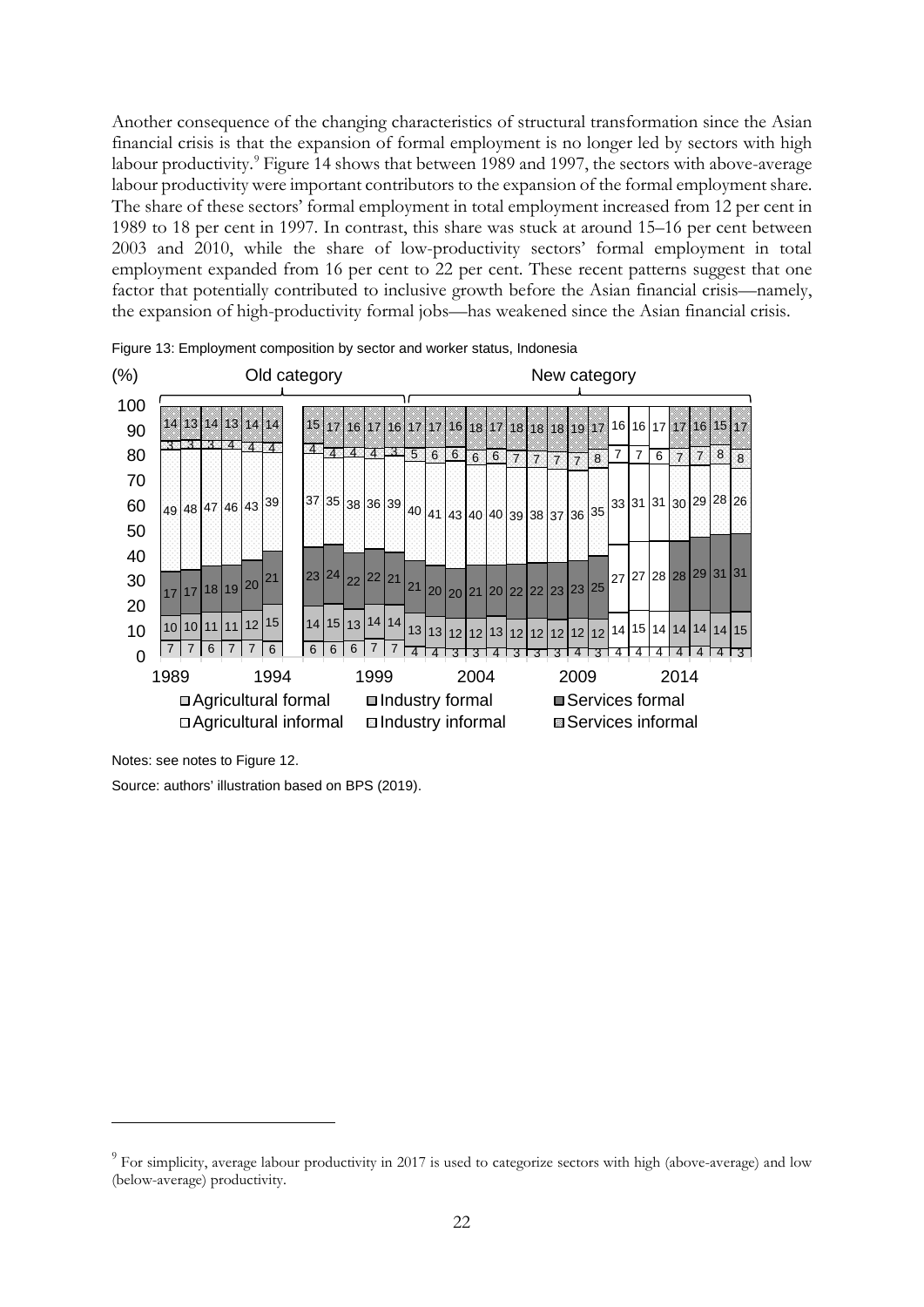

Figure 14: Employment composition by productivity and worker status, Indonesia

Notes: see notes to Figure 12. LPNA stands for 'low-productivity non-agricultural sectors', HPNA for 'highproductivity non-agricultural sectors'. If a sector had labour productivity above the economy-wide productivity level, it is classified as HPNA, otherwise as LPNA.

Source: authors' illustration based on BPS (2019).

#### **5 Development challenges and policies under democracy**

#### **5.1 Political economy and the developer's dilemma**

Indonesia's political economy, and more precisely the politics of economic and social policymaking, has changed markedly since the late 1990s when Indonesia became a democracy. As Section 4 discussed, the Indonesian economy experienced rapid industrialization during the two decades from the mid-1970s onwards. During this period, the level of state involvement in driving structural transformation changed over time. In the second half of the 1960s, the Soeharto government faced the challenge of escaping the economic crisis and therefore decided to open up the economy in line with the demands of international creditors. Along with economic stabilization measures, liberalization was perceived as necessary to attract foreign capital. After several years, however, the government decidedly turned away from liberalization and pursued import substitution industrialization. From the 1970s, nationalist and anti-foreign sentiment strengthened, especially among indigenous capitalists, and the state's economic power strengthened with the oil boom. In this situation, the state became the pivotal actor in shaping the patterns of structural transformation—directly, through its state enterprises, and indirectly, by providing credit, contracts, and concessions to private companies. The economic policy stance took yet another turn in the 1980s when the end of the oil boom weakened the government's capacity to directly drive industrialization. The decade from the mid-1980s onwards was characterized by selective deregulation and liberalization with the aim of attracting foreign investment and stimulate exports.

These shifts in economic policy stance during Soeharto's three decades in power were influenced by the changing economic situation, but it is also important to note that Soeharto's authoritarian regime faced limited domestic political resistance to its shifting the stance. Also, whatever economic policy stance the government took, the politico-bureaucrats and the oligarchs—mainly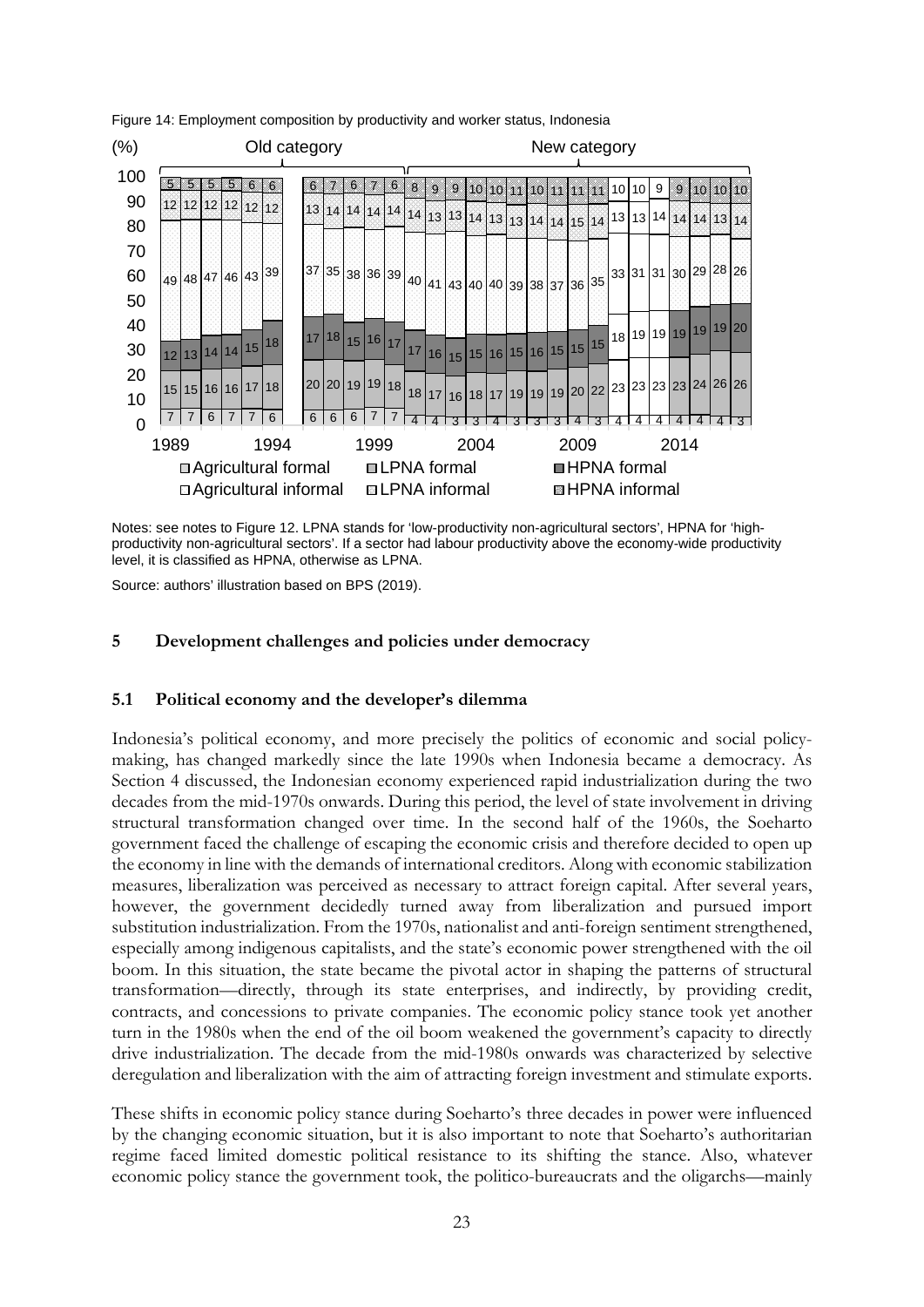Chinese Indonesian—close to the presidential palace benefited handsomely over this period. Of course, and as the preceding sections highlight, the regime did not overlook the importance of improving Indonesians' living standards, and it therefore strengthened the provision of public services to a certain extent (Booth 2016; Hill 1996; Robison 1986). Yet this period was characterized by relative ease, as the government shifted fiscal resources from consumption to investment and provided privileges to certain actors when it felt this to be necessary, compared with the recent democratic era.

When the democratic era began in Indonesia, the government initially focused on improving social protection provision and then gradually strengthened state activism with the aim of reviving growth-enhancing structural transformation. However, the process of strengthening state economic activism has been complex. Under the democratic political system, there has been strong competition among stakeholders who prioritize different development goals. The government's annual fiscal allocation has also been influenced by the political schedule. For example, there was fierce resistance when the government tried to continue injecting large amounts of capital into state enterprises during the second half of the 2010s in order to accelerate development projects. The opposition in the parliament argued for greater social spending and subsidies. Such resistance limited the government's ability to strengthen state enterprises. The fiscal budget then increasingly focused on social spending in the second half of the administration, ahead of the presidential election (Kim 2019a). Under the current system, whenever there are opportunities for the government to expand discretionary spending, the administration is pulled in different directions by stakeholders prioritizing diverse development programmes. The growth-focused stakeholders point out the detrimental effects of lethargic structural transformation, while the equity-focused stakeholders emphasize Indonesia's low social spending compared with that of other middleincome countries. The precise balance of fiscal spending between these two broad goals will depend on voters' views on development priorities and also on the political power of different stakeholders in the policy process. Also, the political difficulties of deciding whom to target in the provision of social protection and subsidies will remain a key issue in designing Indonesia's development strategy.

A more fundamental problem exists in Indonesia that limits the degree of state activism in dealing with development challenges. Indonesia's fiscal spending is low, as a percentage of GDP or in per capita terms, in major development areas such as infrastructure, health, and education.<sup>10</sup> The problem is not necessarily the small share of development spending in the total budget but the size of the fiscal budget itself. The government is legally required to allocate at least 20 per cent and 5 per cent of the total budget to education and health, respectively. From the mid-2010s, it has substantially reduced fuel subsidies and increased infrastructure investment. While further restructuring of the budget composition could make government policies more developmental, the key problem that constrains state activism is Indonesia's weak fiscal capacity. Although Indonesia's government debt–GDP ratio has stabilized around a relatively low level of 30 per cent, the government cannot substantially expand development spending without larger fiscal revenues due to the fiscal rule that caps its annual fiscal deficits at 3 per cent. Given these circumstances, the ability to pursue development policies depends on how much the government can expand fiscal revenues. Figure 15 shows that Indonesia's government revenue and expenditure as a share of GDP are among the lowest in major developing countries, and are also low considering the country's income level. Without substantially expanding fiscal revenue, the Indonesian

<span id="page-25-0"></span> $10$  See World Bank (2013) on infrastructure spending, World Bank (2014a) on health spending, and World Bank (2018) on education spending.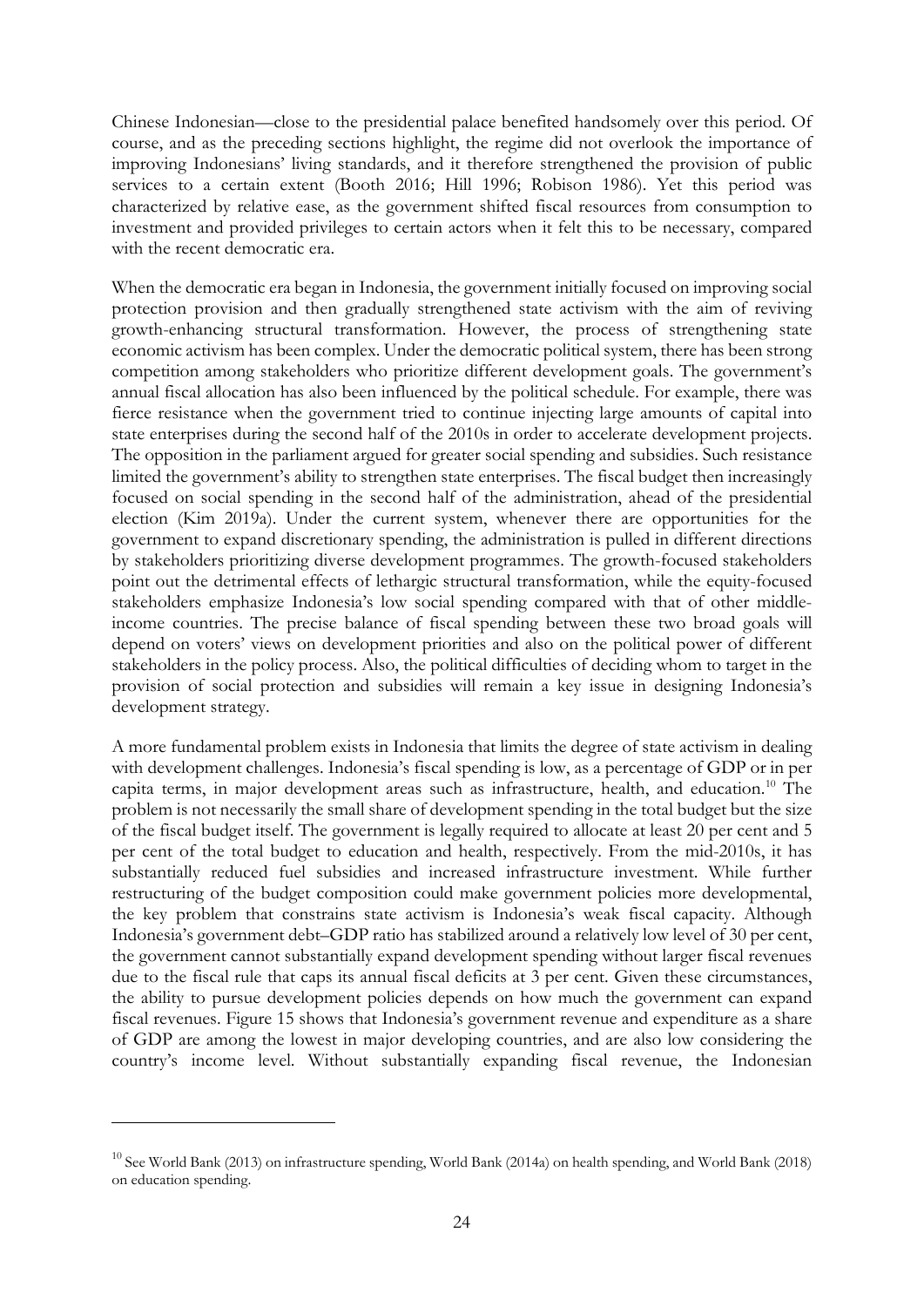government will have limited resources with which to stimulate growth-enhancing structural transformation and inclusive growth.



Figure 15: General government revenue and expenditure, major emerging and developing economies

Finally, it is important to highlight the continued influence of the oligarchs, many of whom strove during the Soeharto era, survived the Asian crisis, and have flourished over the past two decades. Robison and Hadiz (2017) argue that the oligarchs, who hold massive material wealth, continue to influence Indonesia's economic policies and how government resources are allocated. They suggest that the recent economic protectionism has been the government's response to oligarchs' demands. From this viewpoint, the government's goal is understood as prioritizing the growth of oligarchs' wealth rather than providing public goods and stimulating national development. The composition of Jokowi's 'rainbow cabinet' also suggests that the government's resources for economic development are vulnerable, as ministers from diverse political factions try to benefit their vested interests (The Economist 2019). At the same time, the influence of the demands of median voters on the government's development strategy cannot be overlooked in a democratic Indonesia which holds regular elections. Considering these issues, the future trajectory of Indonesia's structural transformation and inclusive growth will depend on whether and how the government aligns the interests of oligarchs, political elites, and the voters.

The rest of this section reviews some of the major policies that the government has adopted to fix the patterns of structural transformation and inclusive growth over the past decade within this changed policymaking environment.

## **5.2 Structural transformation policies**

In this section, we first extend the analysis of structural transformation to the most recent period using the data on value added in constant 2010 prices and employment from Indonesia's central statistics office. We find the following trends during 2010–17. First, structural transformation has continued, with the agricultural sector's value added share declining from 14.3 per cent in 2010 to 13.2 per cent in 2017 and its employment share declining from 38.3 per cent to 29.7 per cent.

Note: 100 largest emerging and developing countries in terms of GDP in 2017. Source: authors' illustration based on IMF (2019).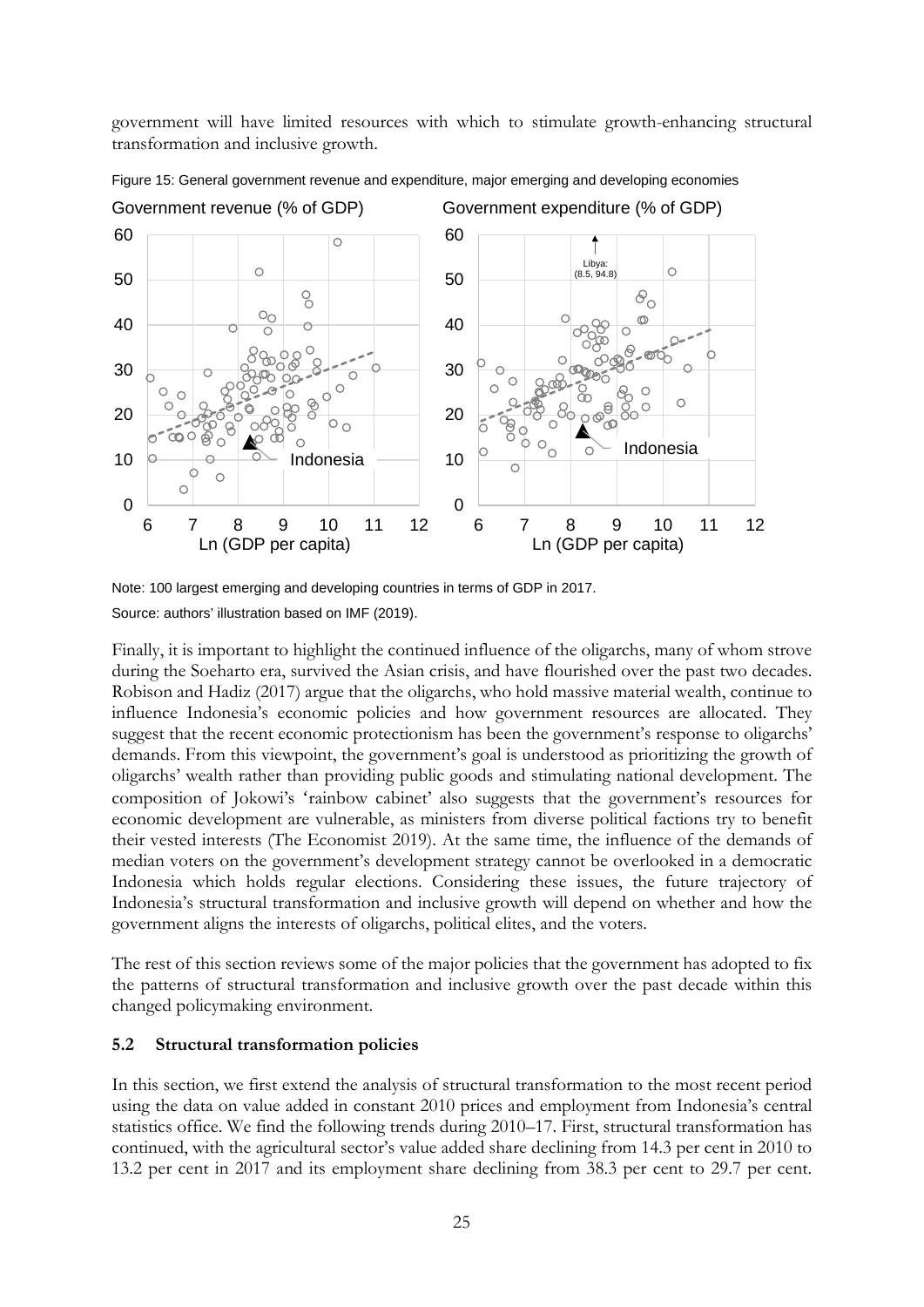Second, the stagnation of the manufacturing value added and employment shares, or 'stalled industrialization', has continued. The value added and employment shares averaged 22.3 per cent and 13.4 per cent, respectively, between 2010 and 2017, with no clear trend. The relative productivity of the manufacturing sector continued to decline in this period. Third, services-led structural transformation has continued, with the value added share increasing from 41.8 per cent in 2010 to 45.0 per cent in 2017 and the employment share from 42.3 per cent to 48.1 per cent. This expansion, again, was led by services subsectors with relatively low productivity, namely trade services and personal services. These two subsectors accounted for four-fifths of the total increase in the services employment share between 2010 and 2017.

From the late 2000s onwards, the Indonesian government began to strengthen state economic activism with the aim of stimulating structural transformation. The aim has been to move away from 'stalled industrialization' towards 'upgrading industrialization'. The key aspects of Indonesia's economic development strategy during the 2010s are as follows: (i) protecting lagging sectors; (ii) liberalizing certain sectors to attract investment; and (iii) strengthening state participation in the economy to deal with market failures. This subsection takes a look at each of these approaches.

First, the government has adopted various non-tariff measures and investment regulations to support or protect Indonesia's lagging sectors. For example, after commodity prices began to fall, the government banned exports of certain unprocessed minerals in 2014 and stipulated that miners build processing and refining facilities in Indonesia. The aim was to develop downstream industries and add value to mining products. The government has also implemented a policy requiring mining companies to reduce foreign shareholding to 49 per cent over time (PwC Indonesia 2018a). Furthermore, it has adopted local content rules to stimulate domestic production in sectors such as smartphone manufacturing and software development (Hardum and Halim 2016).

Second, while strengthening regulations in certain sectors, the government has also implemented liberalization measures in others in order to attract private investment. Between September 2015 and November 2018, the government adopted 16 sets of stimulus packages which mostly contained plans to open up the Indonesian economy and streamline bureaucratic procedures in order to accelerate the investment process (Indonesia Investments 2018). In particular, the tenth and the sixteenth economic stimulus packages included notable investment liberalization measures. The package in 2016 relaxed investment regulations on 101 business sectors and the package in 2018 proposed regulatory relaxation in 87 business sectors (PwC Indonesia 2018b).

Third, the government started to directly lead infrastructure development during the second half of the 2010s. In the previous decade, Indonesia's infrastructure development strategy was designed with the expectation that the private sector would actively participate in investment and construction. However, this strategy had only limited success, as the private sector was concerned about regulatory and business uncertainties. Acknowledging that institutional reform takes time and is often politically difficult, the Indonesian government decided to act as the driver of infrastructure development from the mid-2010s onwards. The Indonesian government increased infrastructure investment significantly during the second half of the 2010s after cutting the fuel subsidies that had burdened the fiscal budget of previous administrations. It also actively mobilized state-owned enterprises to invest in and construct infrastructure and expanded development financial institutions—so-called development banks—to finance projects (Kim 2019b; World Bank 2017a).

In sum, the pattern of structural transformation during the 2010s has not changed much from that of the previous decade. Therefore, medium-paced economic growth has continued. The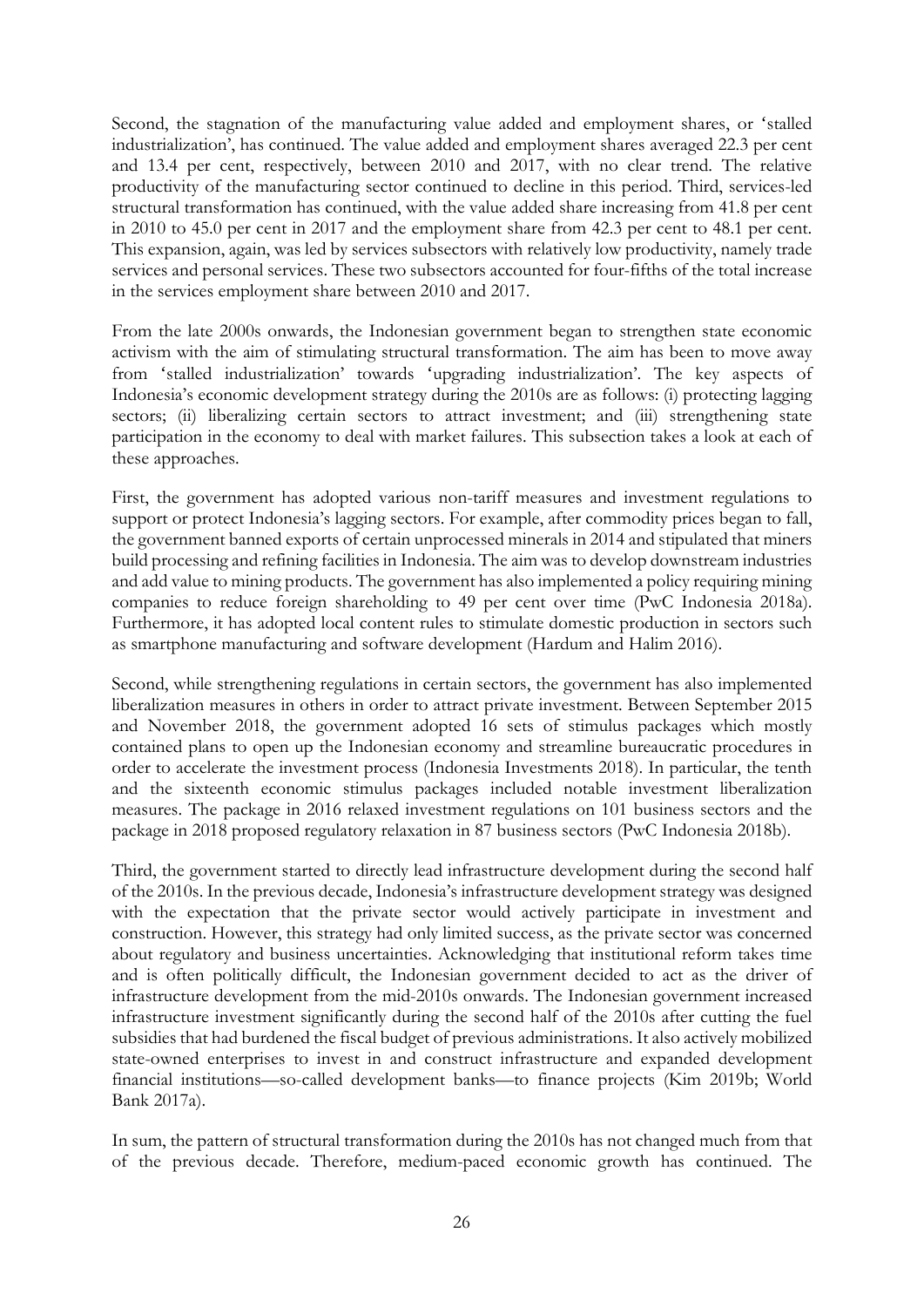Indonesian economy is yet to see the effects of the government's strategy to improve the overall pattern of structural transformation or to achieve 'upgrading industrialization'.

# **5.3 Inclusive growth policies**

Around the mid-2010s, there was a meaningful change in Indonesia's inequality trend. The rising trend in inequality ended in the early 2010s and the Gini coefficient stabilized during the first half of the 2010s. The data between 2013 and 2017 suggest that the trend may even have reversed: the gross income Gini coefficients declined by 0.54 points (Figure 9). Poverty reduction has continued (Figure 10), and considering the recent pace of this, it would be reasonable to expect Indonesia to be close to eradicating extreme poverty at the US\$1.90 poverty line by 2030. Yet reducing poverty rates at higher thresholds would be most challenging, especially if inequality stays high. In formal and informal employment composition, a pattern similar to that of the previous period has continued. The services sector led the expansion of the formal employment share in total employment (Figures 12 and 13). A positive sign is that Indonesia has not experienced the rising level of job informality that is increasingly a concern for other developing countries going through services-led economic growth. However, the expansion of formal jobs has been driven by subsectors with relatively low productivity, and therefore a future challenge is to create a large number of formal jobs in high-productivity sectors (Figure 14). This point, again, highlights why policy makers are searching for ways to invigorate the manufacturing sector.

The government has also been strengthening its role in stimulating inclusive growth. The public policies for accelerating poverty reduction and dealing with inequality have involved (i) targeted social assistance programmes; (ii) universal health coverage; and (iii) projects to reduce regional disparity. This subsection provides an overview of these policies.

First, an array of social assistance programmes have been implemented since the 2000s. As the public debt position began to stabilize in the mid-2000s, the government started to expand fiscal spending on social assistance programmes. On annual average, the size of central government expenditure (in real terms) on social assistance programmes increased from 29.7 trillion rupiah in 2005–09, to 37.2 trillion rupiah in 2010–14, to 55.5 trillion rupiah in 2015–16 (Figure 16). Steps were taken to shrink large untargeted subsidies during the 2010s, and the saved fiscal resources were redirected to several targeted programmes (World Bank 2017b). Between the mid-2000s and the mid-2010s, the relative importance of programmes of health insurance for the poor, cash transfer for poor and at-risk students, and conditional cash transfer strengthened in the fiscal budget while that of the programme of unconditional cash transfer weakened. The subsidized rice programme has consistently received a large share of total spending on social assistance programmes.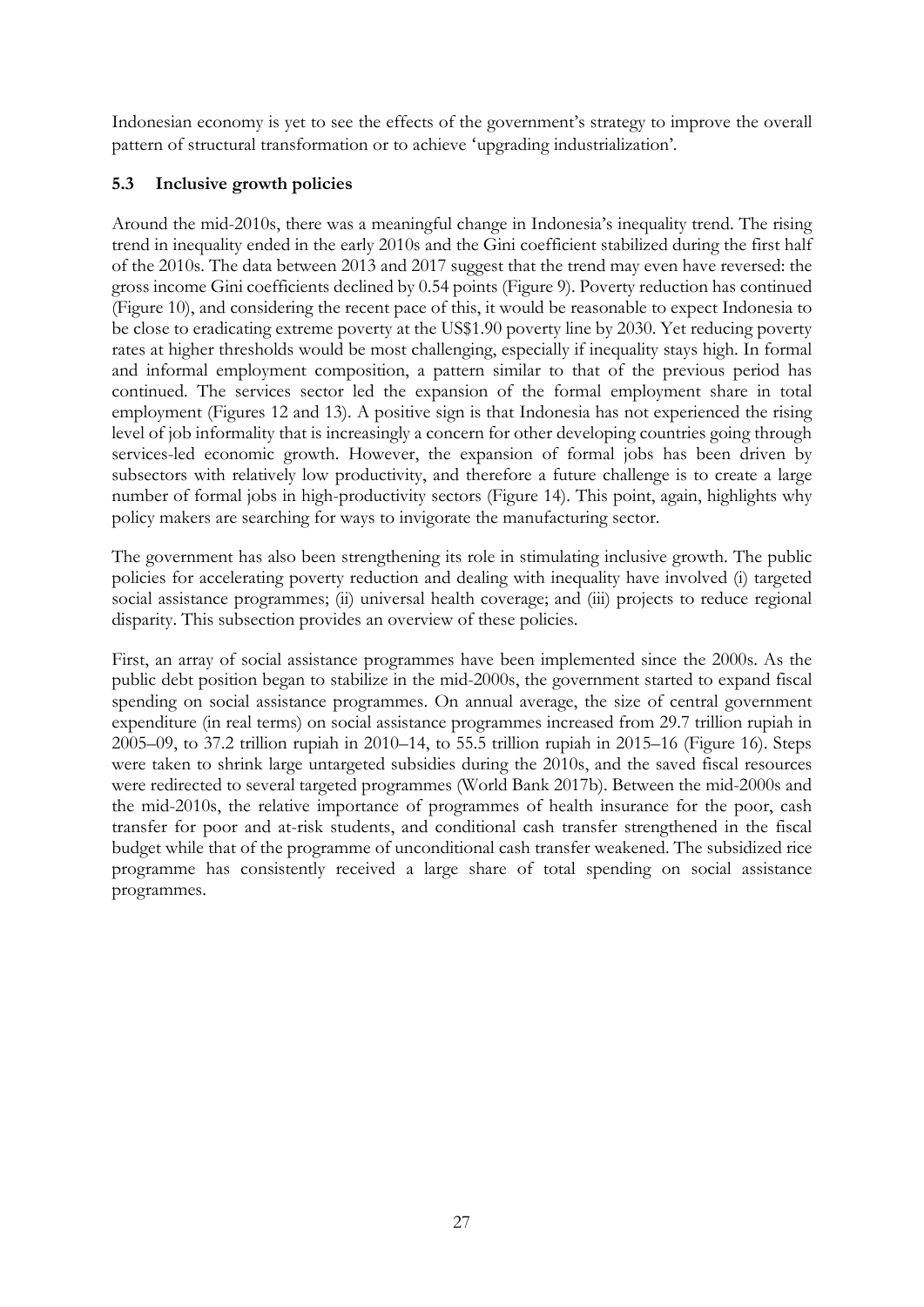Figure 16: Central government expenditure on social assistance programmes, Indonesia



Notes: figures in trillion rupiah, real 2010 prices, annual average. Source: authors' illustration based on World Bank (2017b).

Second, the Indonesian government has been trying to support the poor by expanding health coverage. The government institutionalized the single-payer insurance administrator and the unified national health insurance programme in 2014 and set a goal to expand coverage to the entire population by 2019 (Pisani et al. 2015; World Bank 2014b). This goal led to a large increase in government spending on the programme of health insurance for the poor, as shown in Figure 16 (World Bank 2015).

Third, many infrastructure projects that were implemented during the second half of the 2010s were aimed at solving regional inequality. While criticism continues that infrastructure development is Java-centric, the government has also focused on infrastructure projects outside Java, such as the Trans-Sumatra toll road. Also, it has implemented various programmes to reduce the price gap between regions. Programmes such as 'One Fuel Price', 'Bright Indonesia', and 'Pioneering Shipping' have been adopted to reduce the price of essential consumption goods in remote areas of the archipelago.

Indonesia's future inclusive growth will depend on how rapidly government spending on social programmes can expand, and on these programmes' ability to target the poor. Significant improvements seem necessary, as the ability of Indonesia's fiscal policy to reduce inequality in the early 2010s lagged behind that of many developing countries (World Bank 2016). Also, whether the Indonesian economy will experience broad-based, growth-enhancing structural transformation will determine inequality and poverty trends. Dynamic structural transformation that creates a large number of formal jobs in high-productivity sectors could contribute to bringing down the poverty rates at higher thresholds that have shown a relatively smaller decline in recent decades.

# **5.4 Looking ahead**

We end this section by highlighting some of the key issues that are expected to influence the future trajectory of Indonesia's structural transformation and inclusive growth. First, as China tries to shift towards 'advanced industrialization' that relies more on capital-intensive, as opposed to labour-intensive, manufacturing sectors, South-East Asian economies, including Indonesia, must compete to attract the bulk of the manufacturing investment that is seeking low-cost production bases. Several countries in the region that have experienced 'stalled industrialization' in recent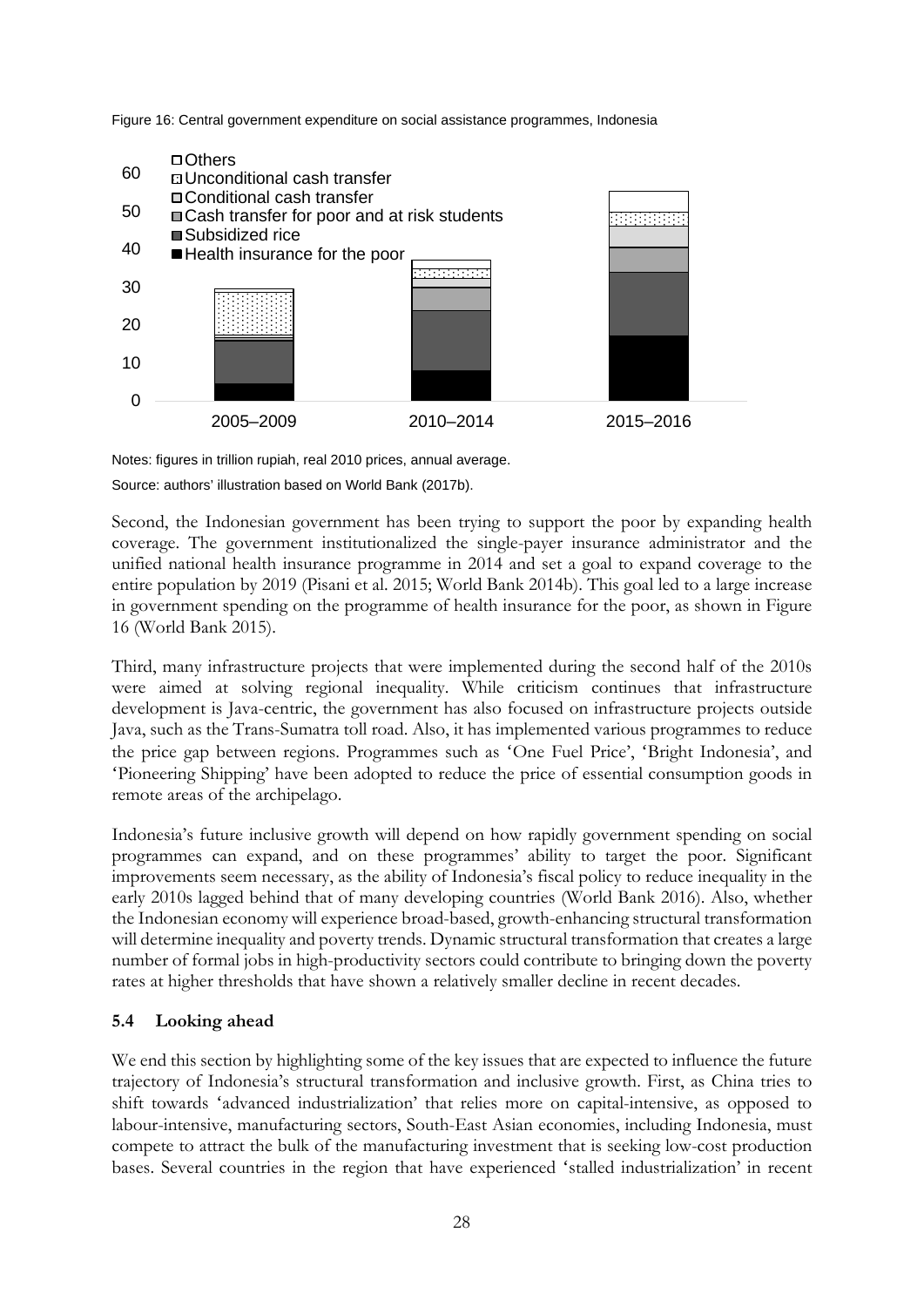decades view this as an opportunity to stimulate growth-enhancing structural transformation. The most practical option to achieve this over a short period may be to join the global value chain (GVC). However, the Indonesian government should remember that the effects on sustainable industrialization and inclusive growth of relying on the GVC are uncertain. Therefore, it should actively negotiate terms with multinational companies in the short term while seeking ways to build strong domestic industries in the longer term. Second, the Indonesian government views rural– urban inequality as a structural problem that small-scale policies will struggle to solve. Therefore, it has floated the idea of relocating the capital city from Java to Kalimantan. While the motivation seems to be clear, there are many uncertainties regarding the actual effects on inequality, as Jakarta would remain the economic centre of the country for decades to come. Research on these issues will improve our understanding of the future patterns of structural transformation and inclusive growth in Indonesia.

## **6 Conclusions**

Its remarkable performance in structural transformation and inclusive growth between the 1970s and the first half of the 1990s made Indonesia one of the eight high-performing Asian economies that the World Bank (1993) touted as miracle. For two decades from the mid-1970s onwards, Indonesia's growth-enhancing structural transformation was dynamic, with the manufacturing sector driving productivity and employment growth. The poverty rate declined significantly, with declining or low and stable inequality. In comparison, the post-Asian financial crisis period saw structural transformation losing dynamism, with relatively low-productivity services subsectors soaking up many workers. The inequality level increased until the mid-2010s, returning to a level similar to that recorded in the mid-1970s. Poverty has declined notably, but it could have fallen faster if inequality had not risen as rapidly as it did during the 2000s.

In response to the recent trends in structural transformation and inclusive growth, the Indonesian government began to take a stronger role in tackling development challenges during the 2010s. The ultimate goal is to turn the structural transformation and inequality trends of the past two decades, which can be described as a 'cliff', into a 'downhill' similar to the one that Indonesia experienced between the mid-1970s and the mid-1990s (Figure 3). While an increase in the formal employment share is a positive development, Indonesia now needs to consider the quality of formal job creation. In other words, the government needs a strategy to create more formal jobs through the expansion of high-productivity activities. While this strategy is important in terms of structural transformation and inclusive growth, it could also have a positive effect on raising the government revenue that is much needed in order to pursue state activist policies.

The government has strengthened or weakened economic regulations depending on sectoral needs, and has recently begun to lead projects aimed at fixing market failures. It is also expanding social assistance programmes and making efforts to improve the targeting of these programmes. However, there are notable differences in recent state activism compared with the period before the Asian financial crisis. The policy process through which the government designs and implements development policies has changed with democratization. Improvements in accountability and transparency compared with the authoritarian era are a positive sign, yet the government currently has little room to manoeuvre because of voters' diverse demands, political contestation, and limited fiscal resources. In the case of Indonesia, a critical factor that will determine the government's ability to stimulate structural transformation and inclusive growth will be the availability of funding for development projects. An immediate challenge is to find ways to expand government revenues. The active mobilization and effective management of state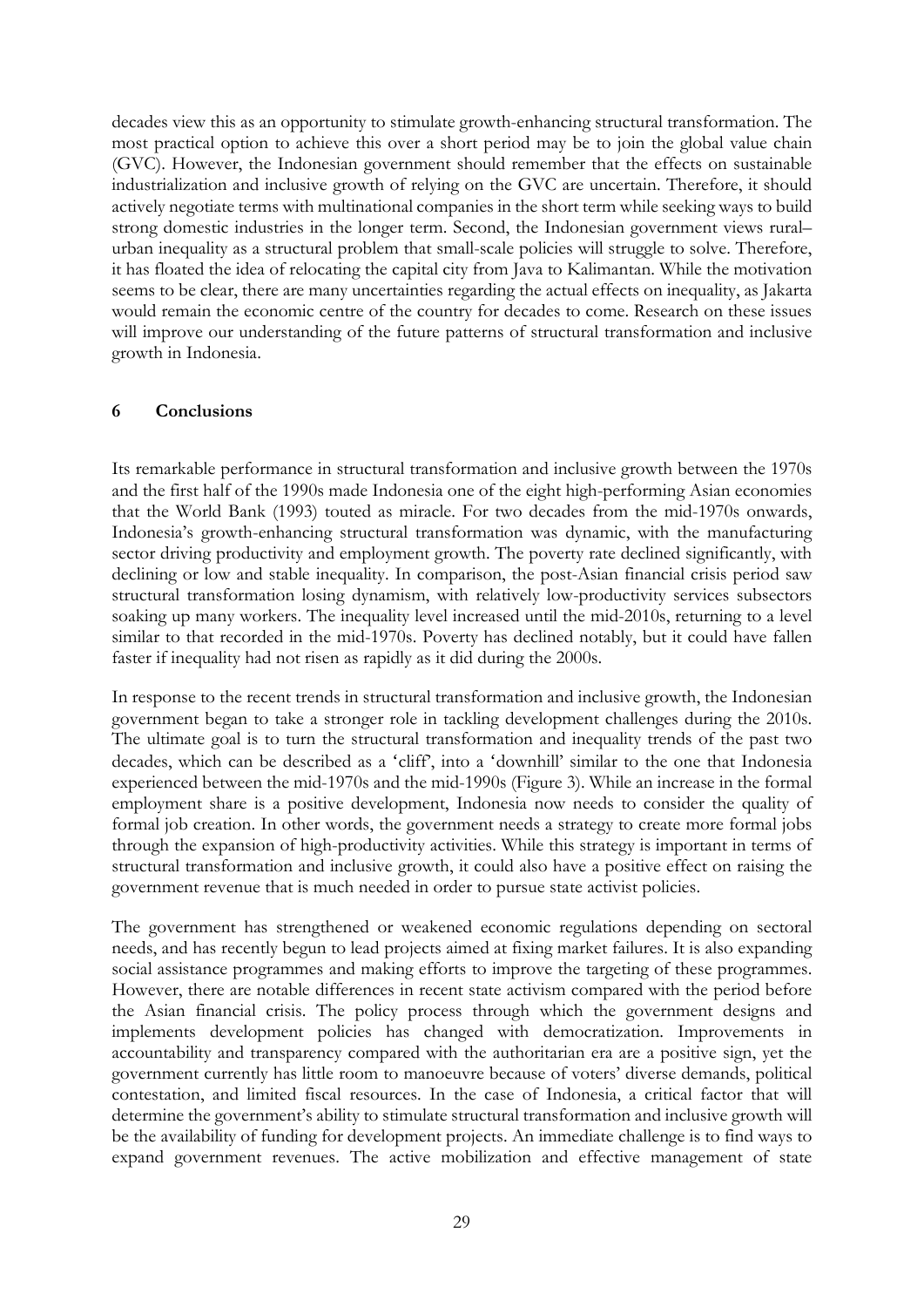development financiers, which have grown rapidly in recent years (Kim 2019b), may be a way to support the government to finance development spending in a sustainable manner.

### **References**

- Akita, R. (2017). 'Educational Expansion and the Role of Education in Expenditure Inequality in Indonesia since the 1997 Financial Crisis'. *Social Indicators Research*, 130(3): 1,165–86.
- Aswicahyono, H., C. Basri, and H. Hill (2000). 'How Not to Industrialise? Indonesia's Automotive Industry'. *Bulletin of Indonesian Economic Studies*, 36(1): 209–41.
- Aswicahyono, H., K. Bird, and H. Hill (1996). 'What Happens to Industrial Structure When Countries Liberalise? Indonesia since the Mid‐1980s'. *The Journal of Development Studies*, 32(3): 340–63.
- BPS (Badan Pusat Statistik) (2019). 'Survei Angkatan Kerja Nasional'. Jakarta: BPS. Available at: <https://www.bps.go.id/subject/6/tenaga-kerja.html#subjekViewTab3> (accessed 20 August 2019).
- Booth, A. (1993). 'Counting the Poor in Indonesia'. *Bulletin of Indonesian Economic Studies*, 29(1): 58– 83.
- Booth, A. (2016). *Economic Change in Modern Indonesia: Colonial and Post-Colonial Comparisons*. Cambridge: Cambridge University Press.
- Chua, C. (2008). *Chinese Big Business in Indonesia: The State of Capital*. London and New York: Routledge.
- Duflo, E. (2001). 'Schooling and Labor Market Consequences of School Construction in Indonesia: Evidence from an Unusual Policy Experiment'. *The American Economic Review*, 91(4): 795–813.
- Fane, G. (1999). 'Indonesian Economic Policies and Performance, 1960–98'. *The World Economy*, 22(5): 651–68.
- Feridhanusetyawan, T., and M. Pangestu (2003). 'Indonesian Trade Liberalisation: Estimating the Gains'. *Bulletin of Indonesian Economic Studies*, 39(1): 51–74.
- Fujita, N., and W. James (1997). 'Employment Creation and Manufactured Exports in Indonesia, 1980–90'. *Bulletin of Indonesian Economic Studies*, 33(1): 103–15.
- Fukuoka, Y. (2015). 'Who Brought Down the Dictator? A Critical Reassessment of So-Called "People Power" Revolution in the Philippines and Indonesia'. *Pacific Review*, 28(3): 411–33.
- Hardum, S., and D. Halim (2016). 'New Local Content Rule for Smartphones Paves Way for Creative Economy: Minister'. *Jakarta Globe*, 3 September.
- Hill, H. (1996). *The Indonesian Economy since 1996: Southeast Asia's Emerging Giant*. Cambridge: Cambridge University Press.
- ILO (2017). 'Informal Economy'. [https://www.ilo.org/global/topics/employment-promotion/](https://www.ilo.org/global/topics/employment-promotion/informal-economy/lang--en/index.htm) [informal-economy/lang--en/index.htm](https://www.ilo.org/global/topics/employment-promotion/informal-economy/lang--en/index.htm) (accessed 5 May 2017).
- IMF (International Monetary Fund) (2019). 'World Economic and Financial Surveys: World Economic Outlook Database'. Washington, DC: IMF. Available at: <https://www.imf.org/external/pubs/ft/weo/2019/02/weodata/index.aspx> (accessed 20 August 2019).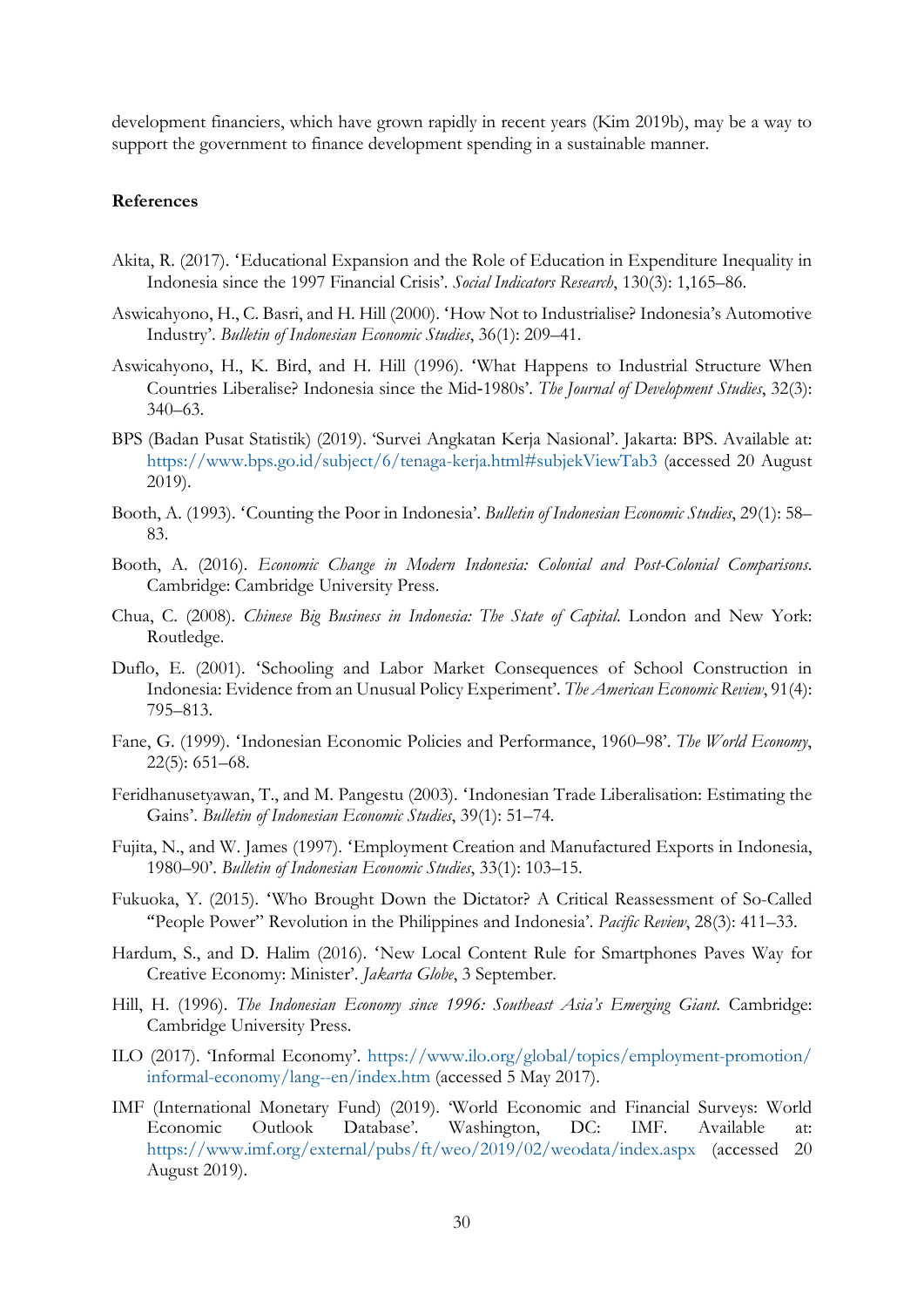- Indonesia Investments (2018). '16th Economic Policy Package Indonesia: Investment, Tax Holiday and Export Earnings'. *Indonesia Investments*, 19 November.
- Jacob, J. (2005). 'Late Industrialization and Structural Change: Indonesia, 1975–2000'. *Oxford Development Studies*, 33(3/4): 427–51.
- Jacob, J., and C. Meister (2005). 'Productivity Gains, Technology Spillovers and Trade: Indonesian Manufacturing, 1980–96'. *Bulletin of Indonesian Economic Studies*, 41(1): 37–56.
- Jones, G. (1966). 'The Growth and Changing Structure of the Indonesian Labour Force, 1930– 81'. *Bulletin of Indonesian Economic Studies*, 2(4): 50–74.
- Jütting, J., and J. de Laiglesia (2009). *Is Informal Normal? Towards More and Better Jobs in Developing Countries*. Paris: OECD Publishing.
- Kim, K., A. Sumner, and A.A. Yusuf (2018). 'Is Structural Transformation-Led Economic Growth Immiserising or Inclusive? The Case of Indonesia'. ACDE Working Paper in trade and development 2018-11. Canberra: Australian National University.
- Kim, K. (2019a). 'Indonesia's Restrained State Capitalism: Development and Policy Challenges'. *Journal of Contemporary Asia*, online 21 October.
- Kim, K. (2019b). 'The State as a Patient Capitalist: Growth and Transformation of Indonesia's Development Financiers'. *Pacific Review*, online 1 March.
- Kim, K., and A. Sumner (2019). 'The Five Varieties of Industrialisation: A New Typology of Diverse Empirical Experience in the Developing World'. ESRC GPID Research Network Working Paper 18. London: Global Poverty and Inequality Dynamics Research Network (GPID).
- Kim, K., A. Sumner, and A. Yusuf (2017). 'A Job-Centred View of Inclusive Structural Transformation'. ESRC GPID Research Network Briefing Paper 7. London: GPID.
- Kuznets, S. (1955). 'Economic Growth and Income Inequality'. *The American Economic Review*, 45(1): 1–28.
- Leigh, A., and P. Van der Eng (2009). 'Inequality in Indonesia: What Can We Learn from Top Incomes?' *Journal of Public Economics*, 93(1–2): 209–12.
- Lewis, P. (2005). *Growing Apart: Oil, Politics, and Economic Change in Indonesia and Nigeria*. Ann Arbor: The University of Michigan Press.
- Lindblad J. (2008). *Bridges to New Business: The Economic Decolonization of Indonesia*. Leiden: KITLV Press.
- Lindert, P., and J. Williamson (2003). 'Does Globalization Make the World More Unequal?'. In M. Bordo, A. Taylor, and J. Williamson (eds), *Globalization in Historical Perspective*. Chicago: University of Chicago Press.
- McCulloch, N. (2008). 'Rice Prices and Poverty in Indonesia'. *Bulletin of Indonesian Economic Studies*, 44(1): 45–63.
- McMillan, M., and D. Rodrik (2011). 'Globalization, Structural Change and Productivity Growth'. In M. Bacchetta and M. Jansen (eds), *Making Globalization Socially Sustainable*. Geneva: International Labour Organization and World Trade Organization.
- McMillan, M., D. Rodrik, and Í. Verduzco-Gallo (2014). 'Globalization, Structural Change, and Productivity Growth, with an Update on Africa'. *World Development*, 63(C): 11–32.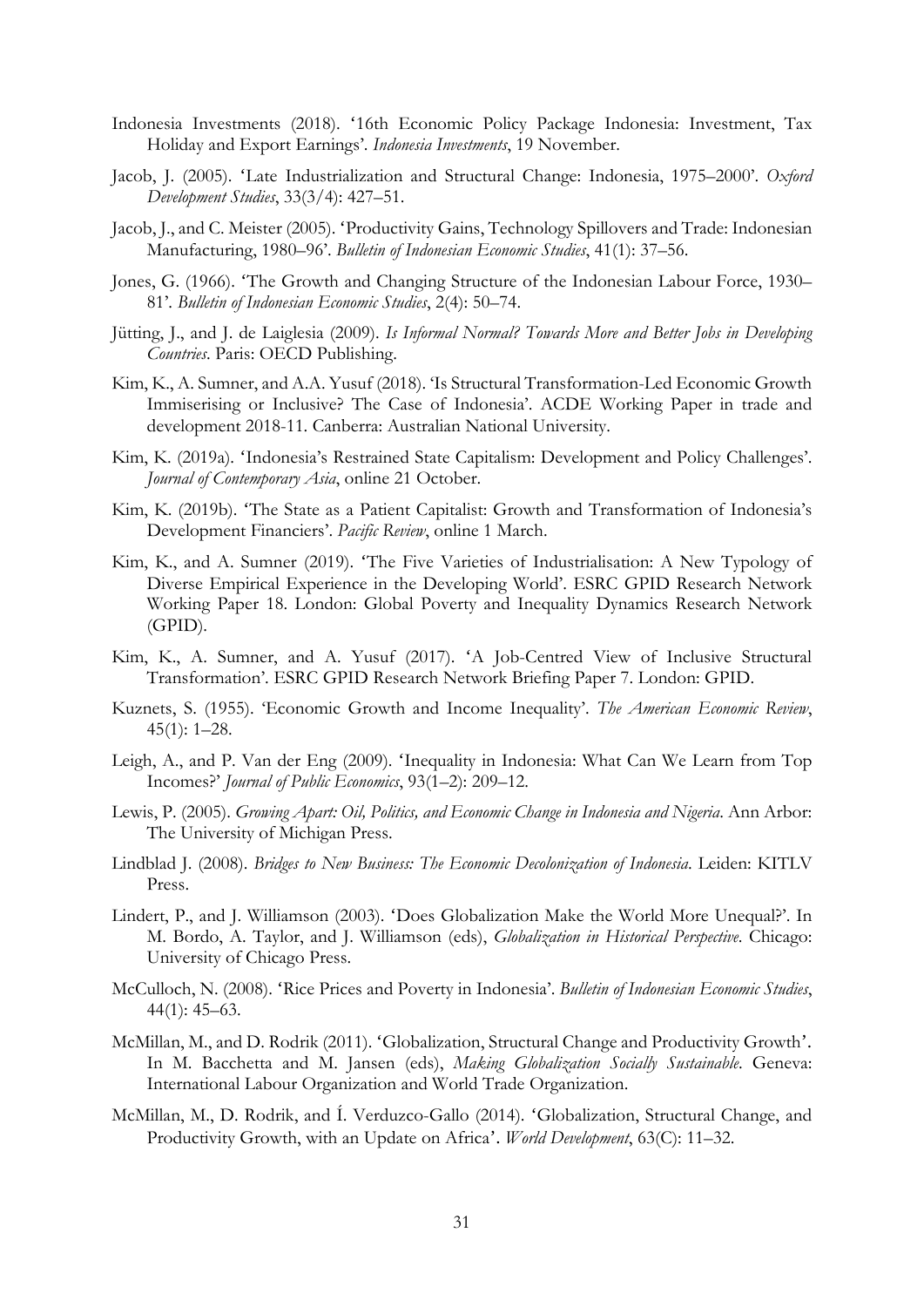- Oberman, R., R. Dobbs, A. Budiman, F. Thompson, and M. Rossé (2012). *The Archipelago Economy: Unleashing Indonesia's Potential*. Jakarta: McKinsey Global Institute.
- Pisani, E., M. Kok, and K. Nugroho (2017). 'Indonesia's Road to Universal Health Coverage: A Political Journey'. *Health Policy and Planning*, 32(2): 267–76.
- PwC Indonesia (2018a). *Mining in Indonesia: Investment and Taxation Guide, 10th Edition*. Jakarta: PwC Indonesia.
- PwC Indonesia (2018b). *New Negative List of Investment: Opening New Opportunities for Foreign Investment*. Tax Indonesia 2018/15. Jakarta: PwC Indonesia.
- Radelet, S., J. Sachs, R. Cooper, and B. Bosworth (1998). 'The East Asian Financial Crisis: Diagnosis, Remedies, Prospects'. Brookings Papers on Economic Activity 1 (1998). Washington, DC: Brookings Institution Press.
- Robison, R. (1986). *Indonesia: The Rise of Capital*. Sydney: Allen and Unwin.
- Robison, R., and V. Hadiz (2004). *Reorganising Power in Indonesia: The Politics of Oligarchy in an Age of Markets*. New York: Routledge Curzon.
- Robison, R., and V. Hadiz (2017). 'Indonesia: A Tale of Misplaced Expectation'. *The Pacific Review*, 30(6): 895–909.
- Sen, K. (2014). 'Inclusive Growth: When May We Expect It? When May We Not?' *Asian Development Review* 31(1): 136–62.
- Sen, K. (2019). 'Structural Transformation around the World: Patterns and Drivers'. *Asian Development Review*, 36(2): 1–31.
- Soehoed, A. (1967). 'Manufacturing in Indonesia'. *Bulletin of Indonesian Economic Studies*, 3(8): 65– 84.
- Suhaedi and P.A. Wibowo (2011). 'The Financial System: Balancing Financial Stability and Economic Growth'. In A. Ananta, M. Soekarni, and S. Arifin (eds), *The Indonesian Economy: Entering a New Era*. Singapore: Institute of Southeast Asian Studies.
- Suryahadi, A., G. Hadiwidjaja, and S. Sumarto (2012). 'Economic Growth and Poverty Reduction in Indonesia before and after the Asian Financial Crisis'. *Bulletin of Indonesian Economic Studies*, 48(2): 209–27.
- Szirmai, A. (1994). 'Real Output and Labour Productivity in Indonesian Manufacturing, 1975–90'. *Bulletin of Indonesian Economic Studies*, 30(2): 49–90.
- The Economist (2019). 'Why Indonesia's President Has Made His Arch-Rival a Minister'. 24 October.
- Thee, K. (1991). 'The Surge of Asian NIC Investment into Indonesia'. *Bulletin of Indonesian Economic Studies*, 27(3): 55–88.
- Thee, K. (2006). *Technology and Indonesia's Industrial Competitiveness*. ADB Institute Research Paper Series 72. Tokyo: Asian Development Bank (ADB) Institute.
- Thomas, T., and J. Panglaykim (1966). 'Indonesian Exports: Performance and Prospects 1950– 1970, Part I'. *Bulletin of Indonesian Economic Studies*, 2(5): 71–102.
- Timmer, M. (1999). 'Indonesia's Ascent on the Technology Ladder: Capital Stock and Total Factor Productivity in Indonesian Manufacturing, 1975–95'. *Bulletin of Indonesian Economic Studies*, 35(1): 75–97.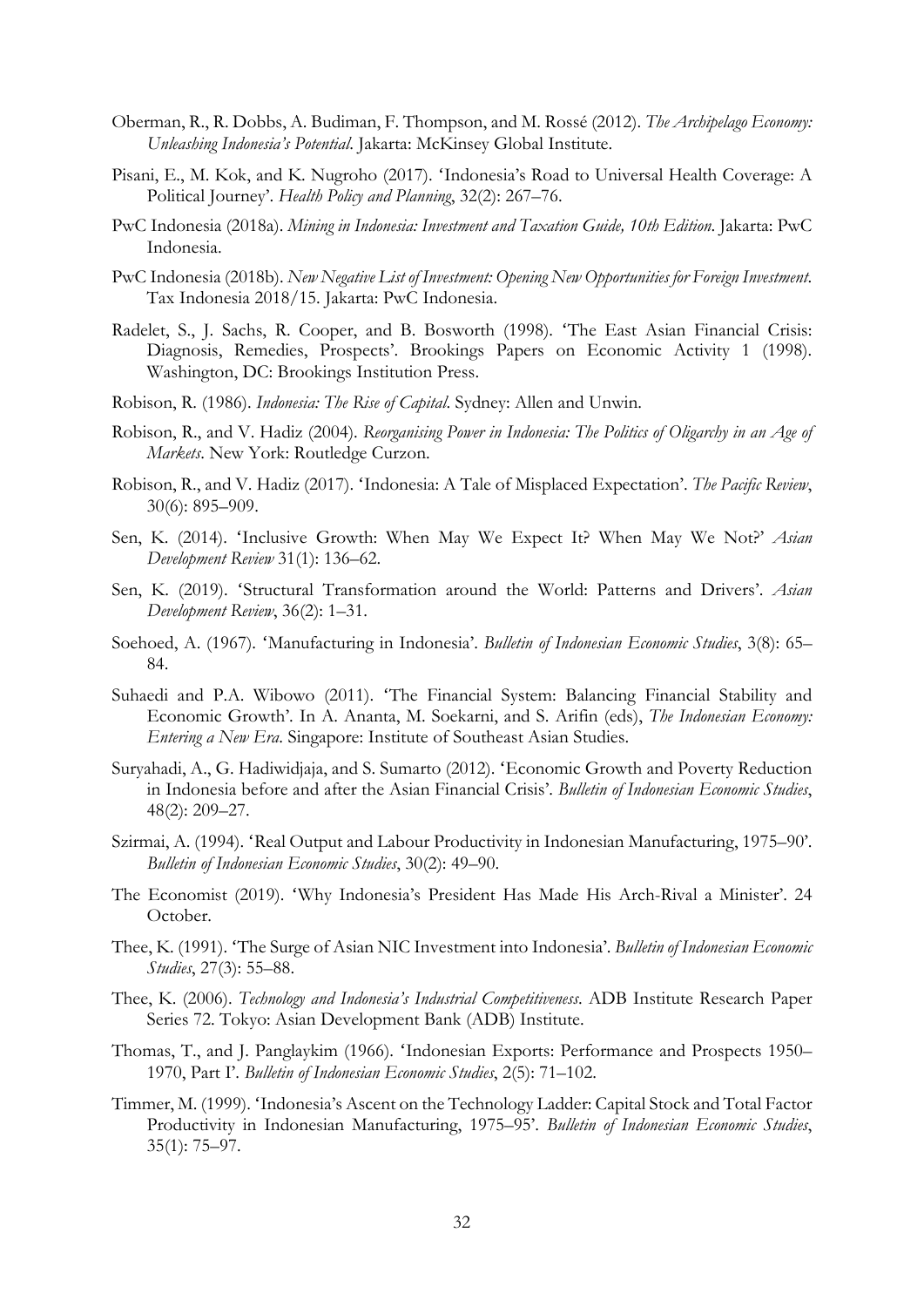- Timmer, M.P., G.J. de Vries, and K. de Vries (2015). 'Patterns of structural change in developing countries'. In J. Weiss and M. Tribe (eds), *Routledge Handbook of Industry and Development* (pp. 65–83). Abingdon: Routledge.
- UNU-WIDER. 'World Income Inequality Database' (WIID). Helsinki: UNU-WIDER.
- Usui, N. (1997). 'Dutch Disease and Policy Adjustments to the Oil Boom: A Comparative Study of Indonesia and Mexico'. *Resources Policy*, 23(4): 151–62.
- Van der Eng, P. (2009). 'Growth and Inequality: The Case of Indonesia, 1960–1997'. MPRA Paper 12725. Munich: Munich Personal RePEc Archive.
- Van der Eng, P. (2010). 'The Sources of Long-Term Economic Growth in Indonesia, 1880–2008'. *Explorations in Economic History*, 47(2010): 294–309.
- Van Leeuwen, B., and P. Földvári (2016). 'The Development of Inequality and Poverty in Indonesia, 1932–2008'. *Bulletin of Indonesian Economic Studies*, 52(3): 379–402.
- World Bank (1981). *Indonesia: Selected Issues of Industrial Development and Trade Strategy (Annex 1: The Structure of the Manufacturing Sector)*. Washington, DC: World Bank.
- World Bank (1993). *The East Asian Miracle: Economic Growth and Public Policy*. Washington, DC: World Bank.
- World Bank (2006). *Indonesia: Making the New Indonesia Work for the Poor*. Washington, DC: World Bank.
- World Bank (2010). *Indonesia Jobs Report: Towards Better Jobs and Security for All*. Washington, DC: World Bank.
- World Bank (2012). *World Development Report 2013: Jobs*. Washington, DC: World Bank.
- World Bank (2013). *Indonesia Economic Quarterly: Pressures Mounting (March 2013)*. Washington, DC: World Bank.
- World Bank (2014a). *East Asia Pacific at Work: Employment, Enterprise, and Well-Being*. Washington, DC: World Bank.
- World Bank (2014b). *Indonesia Economic Quarterly: Delivering Change (December 2014)*. Washington, DC: World Bank.
- World Bank (2014c). *Indonesia Economic Quarterly: Hard Choices (July 2014)*. Washington, DC: World Bank.
- World Bank (2015). *Indonesia Economic Quarterly: In Times of Global Volatility (October 2015)*. Washington, DC: World Bank.
- World Bank (2016). *Indonesia Economic Quarterly: Resilience through Reforms (June 2015)*. Washington, DC: World Bank.
- World Bank (2017a). *Indonesia Economic Quarterly: Closing the Gap (October 2017)*. Washington, DC: World Bank.
- World Bank (2017b). *Indonesia Social Assistance Public Expenditure Review Update: Towards a Comprehensive, Integrated, and Effective Social Assistance System in Indonesia*. Washington, DC: World Bank.
- World Bank (2018). *Indonesia Economic Quarterly: Towards Inclusive Growth (March 2018)*. Washington, DC: World Bank.
- World Bank (2019a). 'PovcalNet'. [http://iresearch.worldbank.org/PovcalNet/](http://iresearch.worldbank.org/PovcalNet/povOnDemand.aspx) [povOnDemand.aspx](http://iresearch.worldbank.org/PovcalNet/povOnDemand.aspx) (accessed on 20 September 2019).